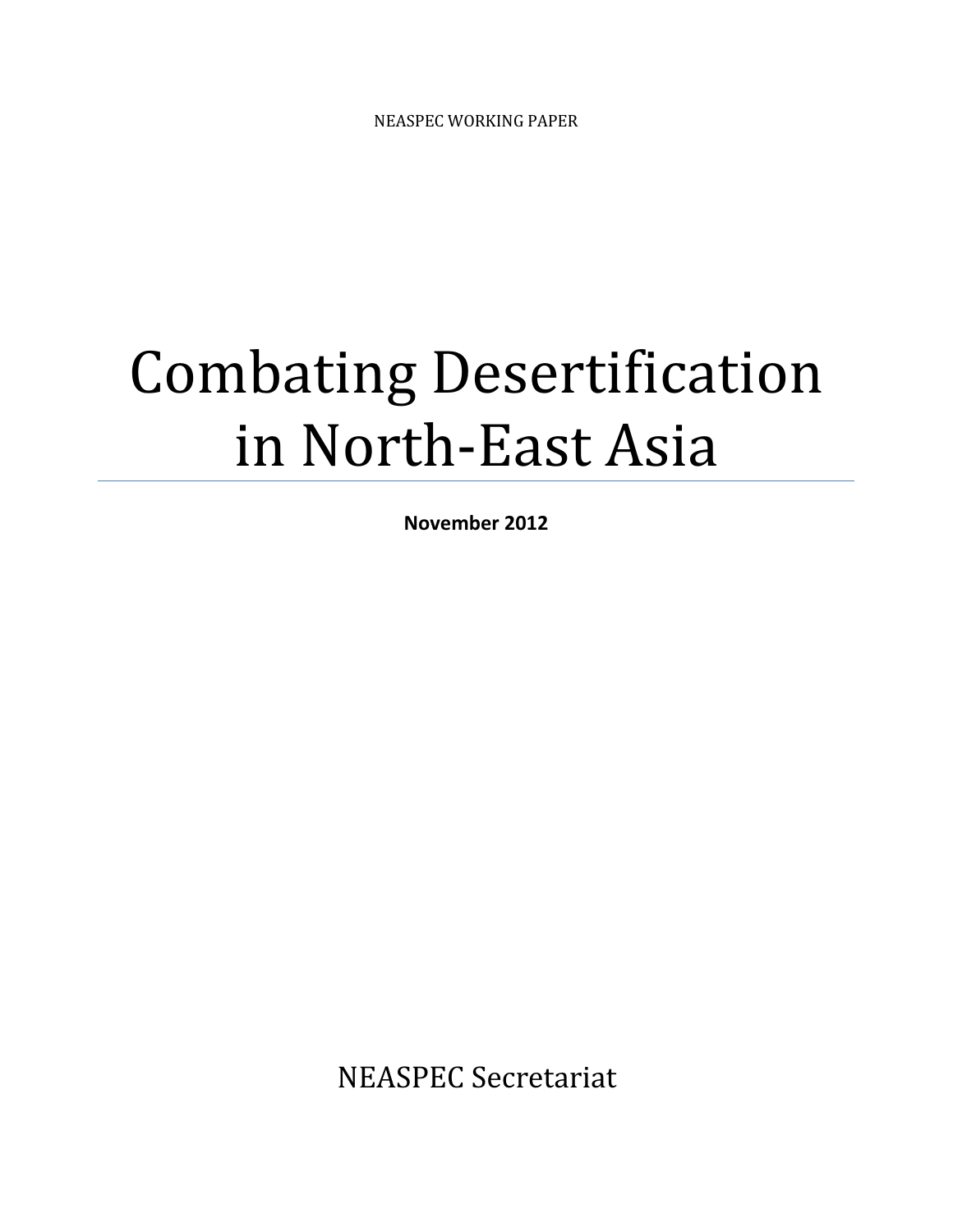# **Table of Contents**

| $\mathbf{1}$ . |                                                                                    |  |
|----------------|------------------------------------------------------------------------------------|--|
| 1.1.           |                                                                                    |  |
| 1.1.1.         |                                                                                    |  |
| 1.1.2.         |                                                                                    |  |
| 1.2.           |                                                                                    |  |
| 1.2.1.         |                                                                                    |  |
| 1.2.2.         |                                                                                    |  |
| 1.2.3.         |                                                                                    |  |
| 2.             |                                                                                    |  |
| 2.1.           |                                                                                    |  |
| 2.1.1.         |                                                                                    |  |
| 2.1.2.         |                                                                                    |  |
| 2.1.3.         | Prohibiting Illegal and Excessive Logging, Overgrazing and Farmland Reclamation 14 |  |
| 2.1.4.         |                                                                                    |  |
| 2.2.           |                                                                                    |  |
| 2.2.1.         |                                                                                    |  |
| 2.2.2.         |                                                                                    |  |
| 2.2.3.         |                                                                                    |  |
| 2.2.4.         | Internet access to the traditional technologies and approaches (MONCAT) 16         |  |
| 3.             |                                                                                    |  |
| 3.1.           |                                                                                    |  |
| 3.1.1.         |                                                                                    |  |
| 3.1.2.         |                                                                                    |  |
| 3.2.           |                                                                                    |  |
| 3.2.1.         |                                                                                    |  |
| 3.2.2.         |                                                                                    |  |
| 4.             |                                                                                    |  |
| 4.1.           |                                                                                    |  |
| 4.1.1.         |                                                                                    |  |
| 4.1.2.         |                                                                                    |  |
| 4.2.           |                                                                                    |  |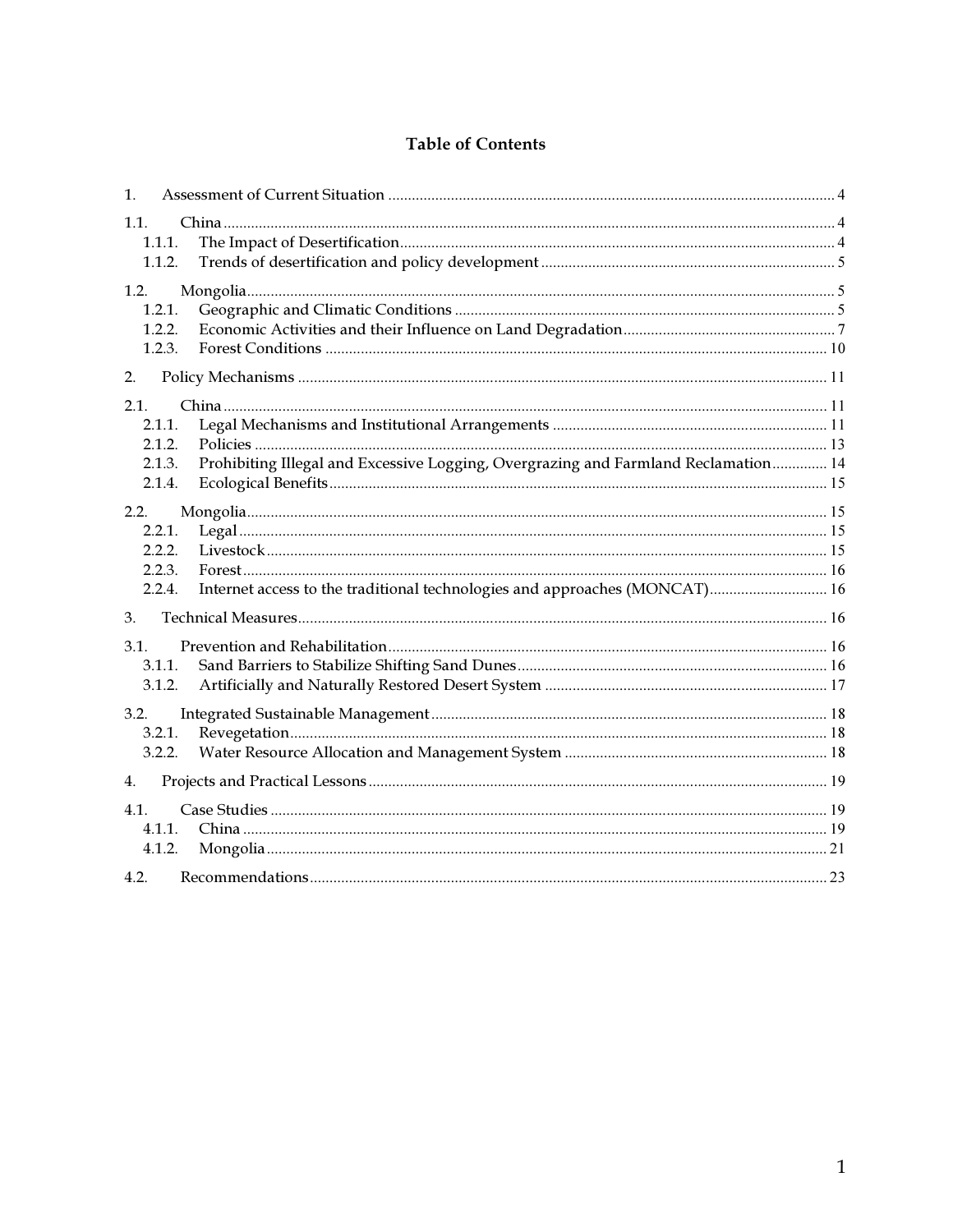# List of Tables

| [Table 1] Changes in precipitation (regional and seasonal) since 1940s in Mongolia  6 |  |
|---------------------------------------------------------------------------------------|--|
|                                                                                       |  |
|                                                                                       |  |
|                                                                                       |  |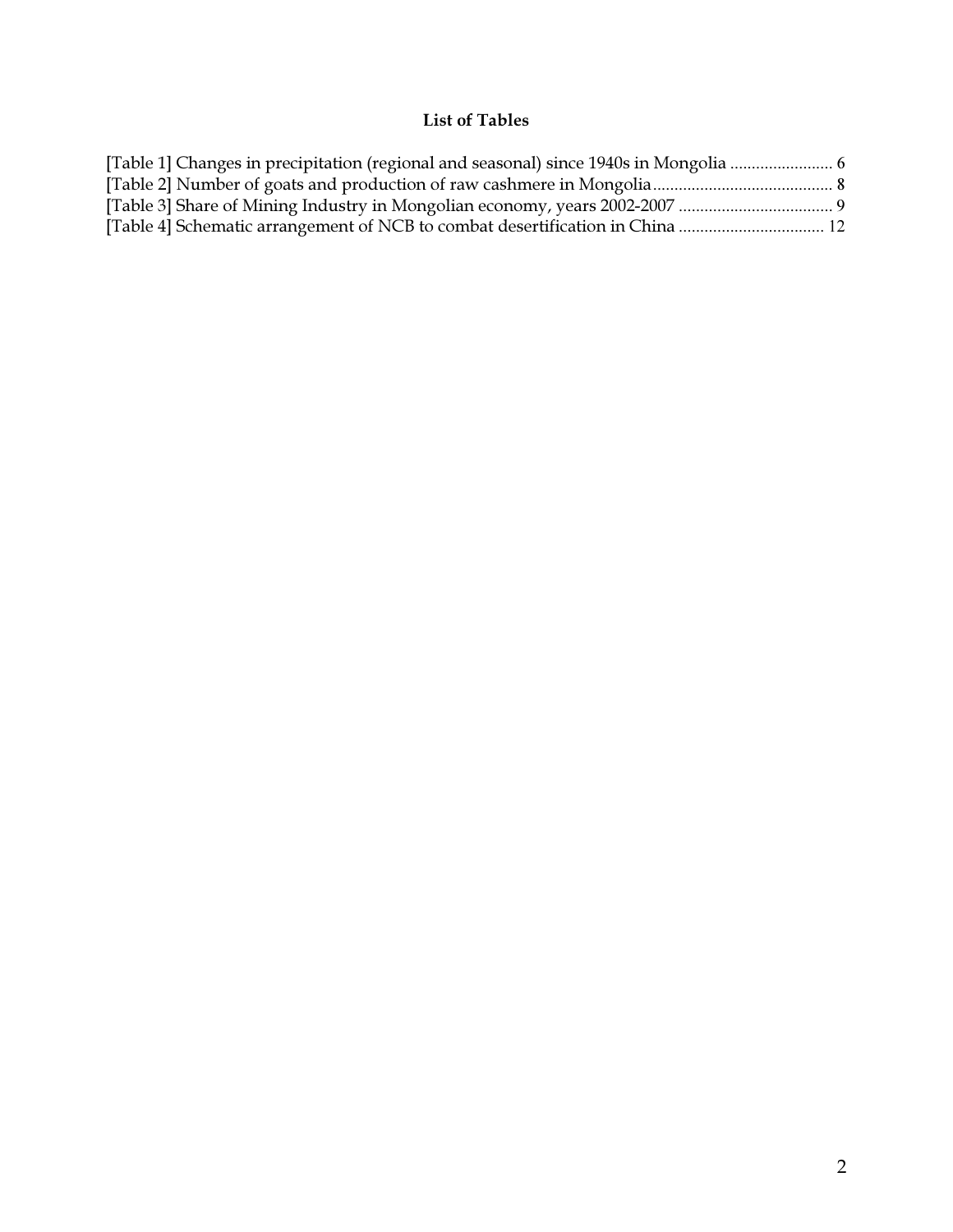# List of Figures

| [Figure 6] National Natural Reserve Parks of desert ecosystem in west Inner Mongolia, China 14 |  |
|------------------------------------------------------------------------------------------------|--|
|                                                                                                |  |
|                                                                                                |  |
| [Figure 9] Modern wastewater treatment plant and artificial wetland in Erenhot21               |  |
| [Figure 10] Advanced dripping irrigation system for reclamation of desert land 24              |  |
|                                                                                                |  |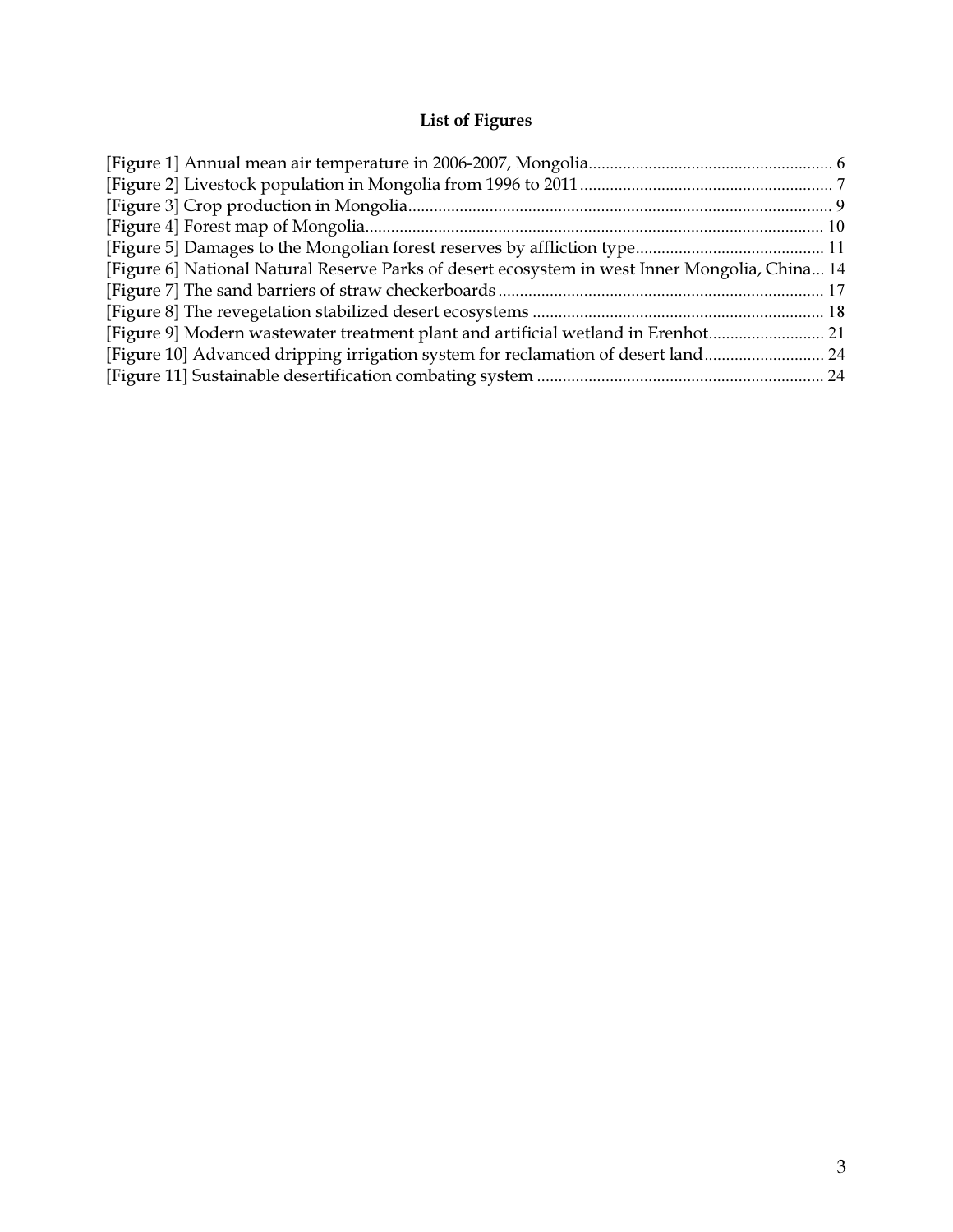# 1. Assessment of Current Situation

The problem of land degradation is one of the major environmental concerns of the world. Desertification, as defined by the UNCCD, means land degradation in arid, semi-arid and dry sub-humid areas resulting from various factors, including climatic variation and human activities. At the heart of UNCCD is the commitment of the affected countries to prepare and implement action programs to prevent land degradation, mitigate the effect of drought and alleviate poverty. Human-induced desertification is one of the major physical contributing factors that increase the severity and the frequency of dust and sandstorm hazards in North-East Asia. These occur either by explosion of the top soil caused by long-term loss of vegetation, or due to the sand sources that mainly relate to geological processes of mountain erosions and sediment accumulation in the basin, which cannot be wholly eliminated.

Combating desertification refers to prevention and rehabilitation by eliminating the causative factors of desertification through policy and technical initiatives – so as to maintain or reconstruct the ecosystem functions and services for human beings, redevelop social productivity, and finally attain a sustainable socio-economic development. However, the variation of dry and windy climate, which is one of the causing factors of desertification, is related to global change and regional climate and hence is largely uncontrollable and unpredictable. Vegetation types and coverage are affected both by climate and human activities. According to existing studies, anthropogenic causes account for four-fifths of all desertification. Therefore, the current priorities of combating desertification should be concentrated on eliminating and alleviating man-made damages on vegetation and soil.

Combating desertification includes three categories, i.e. prevention, control, and sustainable utilization. Each has its own particular emphases and is interrelated into a functional relationship. Among the three categories, prevention, as the principal one, aims to prevent the occurrence and development of desertification. Control refers to working with existing lands that have been affected by desertification, while utilization means sustainable use of the natural resources with appropriate utilization indices. Here, the indices are those based on comprehensive consideration of the resilience of the ecosystem and the possible impacts of the utilization of the ecosystem. Thus, taking the policy of prevention as a priority and maintaining coordination among prevention, control and utilization is the key to a successful desertification combating activity.

# 1.1. China

# 1.1.1.The Impact of Desertification

China is one of the countries most severely affected by desertification (Kassas 1995; Liu et al. 2003). Since the early 1950s, there have been more than 70 severe dust and sandstorms causing huge economic losses, affecting the north central plain and northeast China and severely threatening the living conditions of local people. The need for large-scale programs aimed at restoring the ecosystem structure, composition and function has never been more pressing (Cairns 1999; Hobbs and Harris 2001). In China, the launch of the Three-North Forest Shelterbelt Program in 1978 marked the integration of ecological restoration into the national social and economic development plan. Since the end of 1980s, many national key ecological restoration projects have been implemented to prevent and control desertification, stabilize the sand source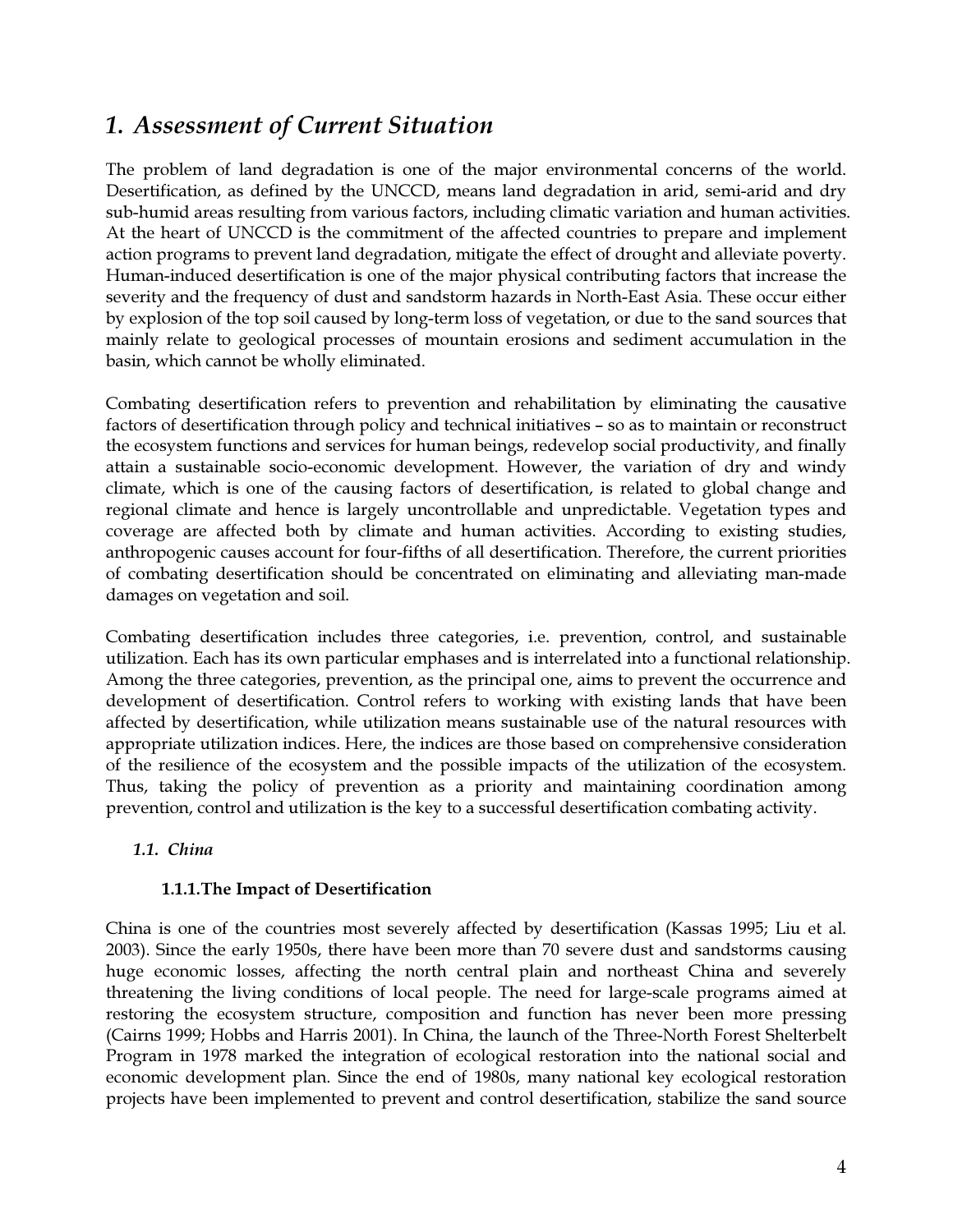areas contributing to sandstorms, and alleviate wind and sand hazards in North China. With the entry into the 21 century, more integrated approaches have been undertaken and an integrated system to combat desertification was gradually established. As an outcome of these efforts, considerable improvement to the ecological conditions across the Northern China has been evidenced by the results of the national desertification monitoring systems (SFA, 2011) and through the study by assessment of the overall NPP using NDVI methodology (Bai et al. 2008).

#### 1.1.2.Trends of desertification and policy development

Sound and effective countermeasures to desertification are always based on a better understanding of the facts on what is desertification, and where and why it happens. China's desertification control policy was focused on understanding the root causes and monitoring the overall status of desertification. Monitoring efforts included surveying the dynamic change of the severity, the extent, and the pattern of distribution. Although land use and land cover change were identified as the direct causes of land degradation, the underlying driver is mainly recognized to be human behavior. Policy measures focus on changing human behaviors either through regulatory or incentive means by the authorities at all levels. China's policies on combating desertification experienced a transition from a government-only approach to a more joint-participation approach taken by various stakeholders. This transition was accompanied by another shift, which was from strictly administrative approach to a more flexible measure-based system of laws and bylaws.

# 1.2. Mongolia

# 1.2.1.Geographic and Climatic Conditions

As one of the largest land-locked countries in the world (1,564,000 km<sup>2</sup>), Mongolia borders with the Russian Federation in the North and China in the South, and stretches for 2,392 km from west to east and 1,259 km from north to south. Mongolia's average altitude is 1,580m above the sea level. There are four climatic zones in the country: forest steppe, steppe, semi-desert and desert. The northwest and central parts are high mountainous regions, while the eastern part is a vast steppe region. The southern part of the country is covered with semi-desert and desert areas (the Mongolian Gobi). Forests cover 7.8% of the country and mainly consist of Larch and Pine. Certain areas in the Gobi are occupied by saxaul forests.

Over decades of time, there was an increase in Mongolia's air temperature; but there were no significant increases in the level of precipitation. Such combination provided the main reason for dryness and drought in Mongolia. First, Mongolia's average air temperature on surface rose by 2.1<sup>0</sup>С from 1940 to 2007. By region, this increase was 1.9-2.3<sup>0</sup>С in the mountainous regions and 1.6<sup>0</sup>-1.7<sup>0</sup>С in Gobi and the steppe regions. By season, the colder seasons had a temperature increase of 3.6<sup>0</sup>С, while spring and fall seasons had temperature increase of 1.8<sup>0</sup>-1.9<sup>0</sup>С. Summer season saw temperature increase of  $1.1\,^{\circ}$ C (Gomboluudev 2007).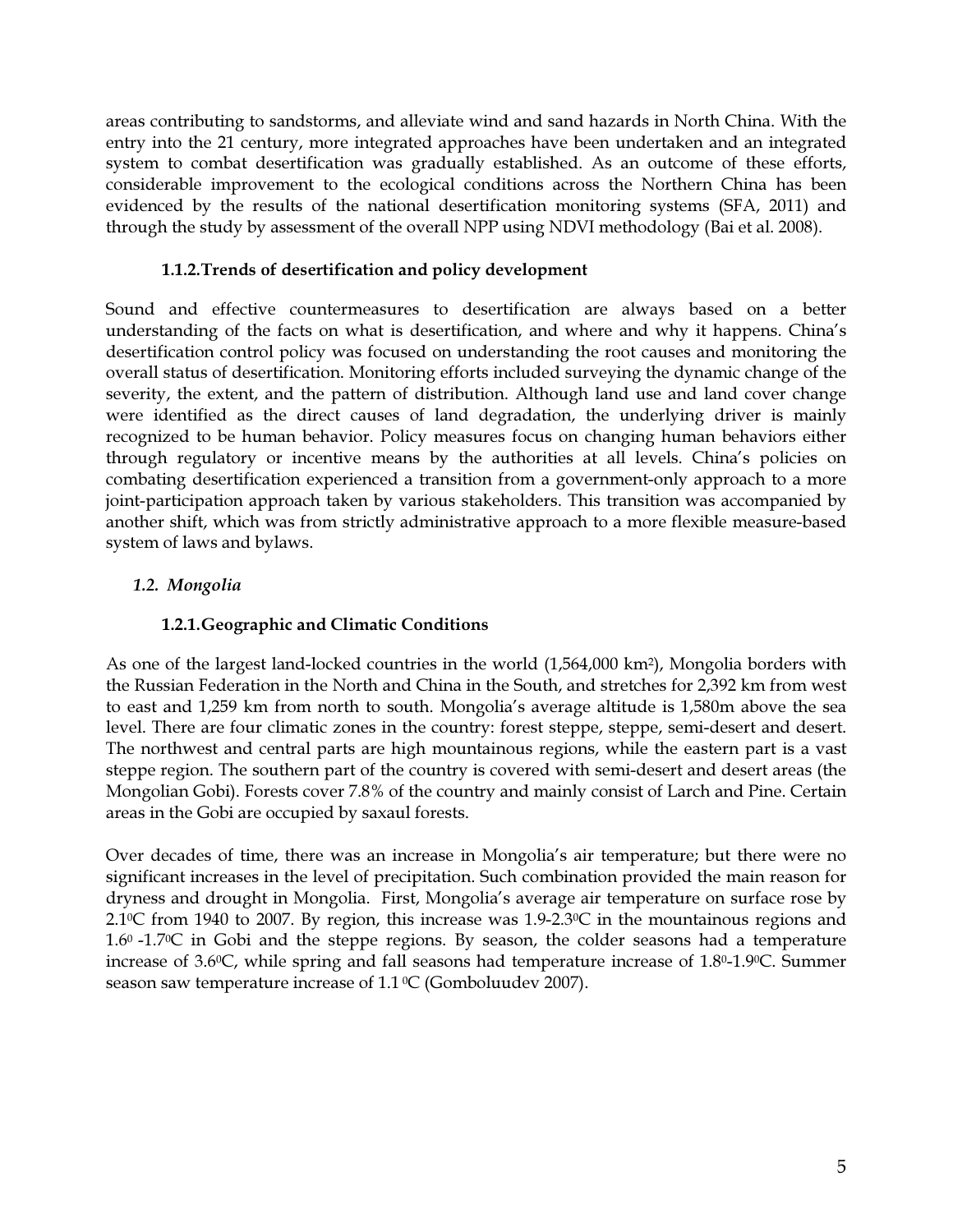[Figure 1] Annual mean air temperature in 2006-2007, Mongolia



As for the level of precipitation, Mongolia's annual total has dropped by 7 percent - or 16 mm over the past 68 years [Table 1]. At closer look - by region, the level of precipitation dropped by 8.7-12.5 percent in the central and Gobi regions, and rose by 3.5-9.3 percent in the eastern and western regions. By season, precipitation increased by 5.2-10.7 percent in the fall and winter, and dropped by 9.1-3.0 percent in spring and summer. The annual and summer season drop in precipitation was observed mainly in the central region, eastern side of the western region, the middle of the Gobi region, and the center of the eastern region. Considering that about 70 percent of the total precipitation falls in the warmer season, the significant decrease in precipitation during the warmer season signify an overall decrease of rainfall in Mongolia over time.

| Classification | <b>Regions</b>              | Percentage   | <b>Changes</b> |  |
|----------------|-----------------------------|--------------|----------------|--|
| Regional:      | Central and Gobi regions    | 8.7-12.5     | Reduced        |  |
|                | Western and eastern regions | 3.5-9.3      | Increased      |  |
| Seasonal:      | Fall and winter seasons     | 5.2.10.7     | Increased      |  |
|                | Spring and summer seasons   | $9.1 - 3.0$  | Reduced        |  |
| In 68 years:   |                             | By 7 percent | Reduced        |  |

| [Table 1] Changes in precipitation (regional and seasonal) since 1940s in Mongolia |  |  |  |
|------------------------------------------------------------------------------------|--|--|--|
|                                                                                    |  |  |  |

Besides precipitation, changes occurred in the characteristics of summer time rain events: mild rains have been reduced, while thunderstorms increased from 1980s: the amount of precipitation from thunderstorms increased by 20 percent. Changes in the climate have caused changes in the total transpiration, balance in the soil humidity, and land ecosystem, thus leading to transpiration increase of 2-3 mm per annum in Mongolia. In other words, in 46 years, the transpiration, in total, has increased by 100 mm. The transpiration in Mongolia's central region has been the most accelerated, and less in western and eastern regions.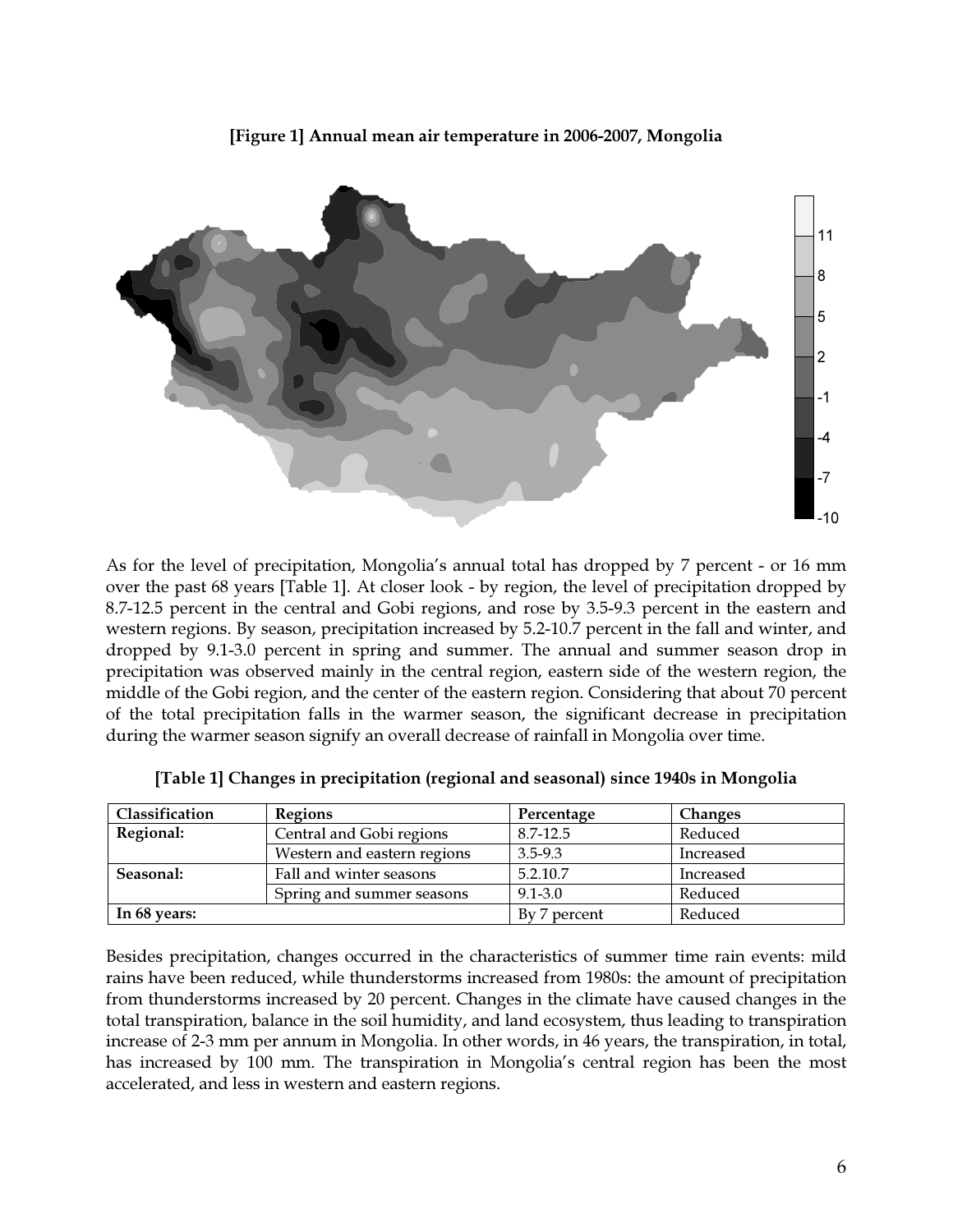#### 1.2.2. Economic Activities and their Influence on Land Degradation

Mongolia's main economic sectors are agriculture, coal, gold and copper mining industries. The agricultural sector in Mongolia makes up a large share in the country's economy (over 20 percent of GDP): 13 percent of the national hard currency income is generated from exports of food and agricultural products. Compared to 1990, the number of livestock has been increasing sharply and thus the pasture carrying capacity has exceeded its normal capacity. Desertification can be said to have increased due to overgrazing and soil degradation. The mining industry is also one of Mongolia's most important industries. The country's richest resources are minerals: coal, copper, fluorite, gold, iron ore, lead, molybdenum, oil, phosphates, tin, uranium, and wolfram. In the last few years, gold mining has contributed to severe land damage. Hence in Mongolia, the natures of its flourishing economic sectors are related closely to land degradation, and in turn soil degradation has become one of the biggest challenging environmental issues.

#### **Agriculture**

The Mongolian agriculture has four main discrete subsectors: (i) mechanized large-area crop production of cereals and fodder crops; (ii) small-scale farming, producing potatoes and other vegetables, with both mechanized and simple production methods; (iii) livestock, which is the traditional semi-nomadic pastoral system, where camels, horses, cattle, sheep and goats are grazed together; and (iv) small-sized intensive livestock, with housed dairy cattle, pigs and poultry. The livestock subsector dominates, contributing 84.9% of total agricultural production.



[Figure 2] Livestock population in Mongolia from 1996 to 2011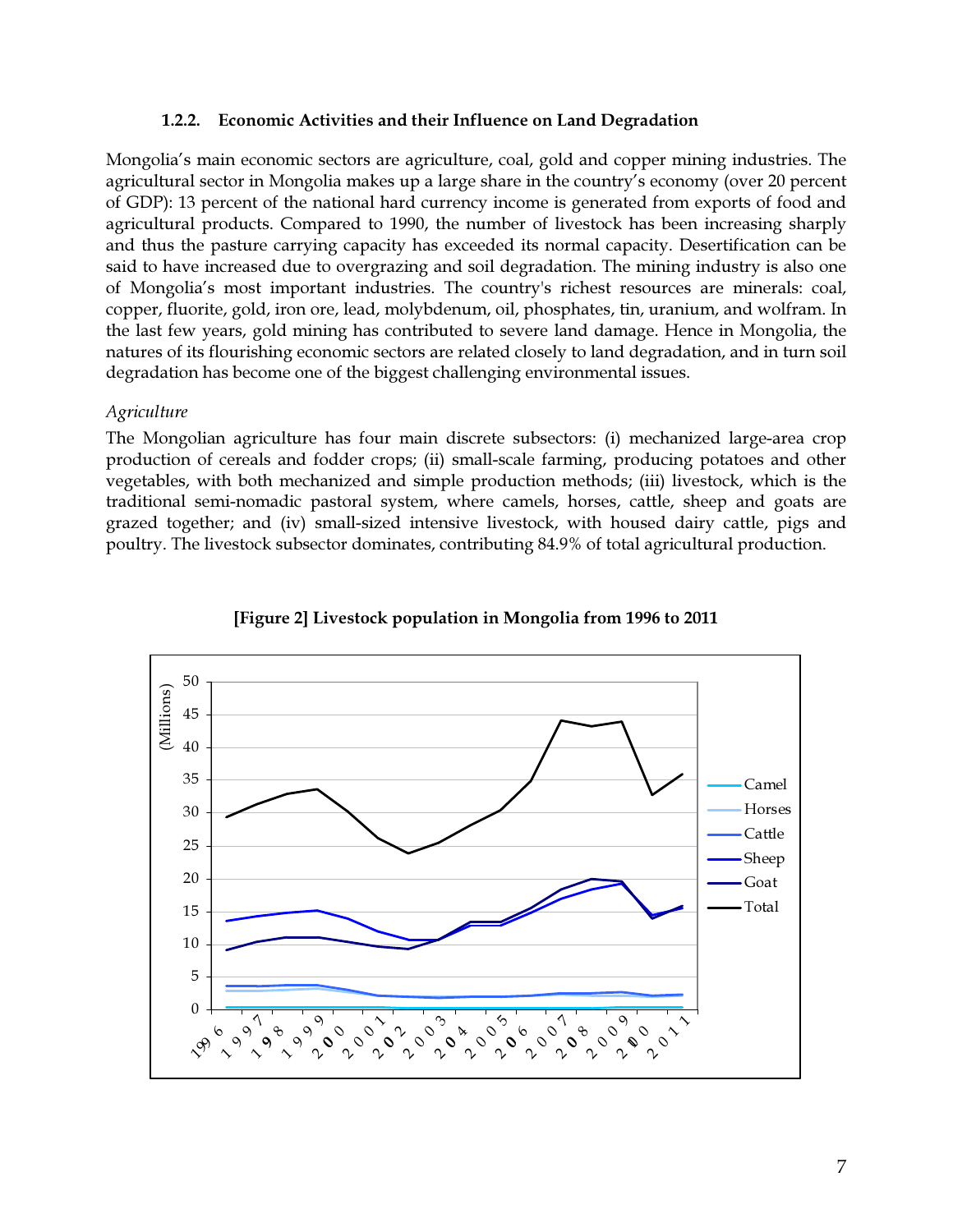Statistics show that the number of livestock has grown overall: the total number of livestock was 23.8 million in 1990, and increased to a peak of 43.2 million in 2008

[Figure 2] (National Statistical Office of Mongolia, 2009). There are over 170 thousand herding households, producing over 80 percent of the total agricultural products. Notable is the increase in the number of goats [Table 2]. Because goats are much more voracious eaters than other livestock and consume the roots of the grass, land degradation is further aggravated by goat herding.

|                                    | 1990   | 1995   | 2000   | 2005   | 2009   |
|------------------------------------|--------|--------|--------|--------|--------|
| <b>Total Livestock (thousands)</b> | 25,857 | 28,572 | 30,228 | 30,398 | 41,995 |
| Goats in Livestock (thousands)     | 5,126  | 8,521  | 10,270 | 13,267 | 19,465 |
| $\%$ Goats in Livestock            | 20%    | 30%    | 34%    | 44%    | 46%    |
| Raw cashmere (tons)                | 1,500  | 2,100  | 3,300  | 3,760  | 6,700  |

[Table 2] Number of goats and production of raw cashmere in Mongolia

In addition to the trend of increasing livestock numbers, Mongolia is experiencing a significant modification of herding practices. The traditional practices of rotational grazing over the four seasons have been replaced by the herdsmen's preference to stay close to Sum<sup>1</sup> and Aimag<sup>2</sup> centers, where they can have various social services. This modification of herding practice and increased number of livestock together leads to soil degradation and desertification in Mongolia. Overall data on pastureland degradation reveals that in 2007, 12.3 ha of pastureland and lands with rich plantation have been affected, totaling to 87 percent of the total damages to the land.

The crop production subsectors have been largely characterized by the impact of privatization of large state-owned lands. Crop cultivation is limited, due to harsh continental climate (growing season is just more than 100 days long) and meager arable land. Prior to the economic transition towards market economy in the 1990s, 1.2 million ha of arable land was utilized under nationwide crop production. But the state-owned arable land was privatized during the economic transition. Privatization conceived a number of other detrimental impacts including (i) the creation of a large number of small scale producers that have introduced significant marketing complications, (ii) significant levels of conflict between the traditional users of pasture land, (iii) pasture degradation in the peri-urban area due to smaller herders stayed close to urban areas, (iv) destruction of the water points (common properties) throughout the pastoral areas, and (v) creation of an effective void for input supplies and access to technical support services. The resulting sharp fall in crop production is blamed on lack of management skills, funds, technologies, and the overall ill-implemented privatization program. As result of the decline, 690 ha of land was left as unutilized, aggravating soil degradation.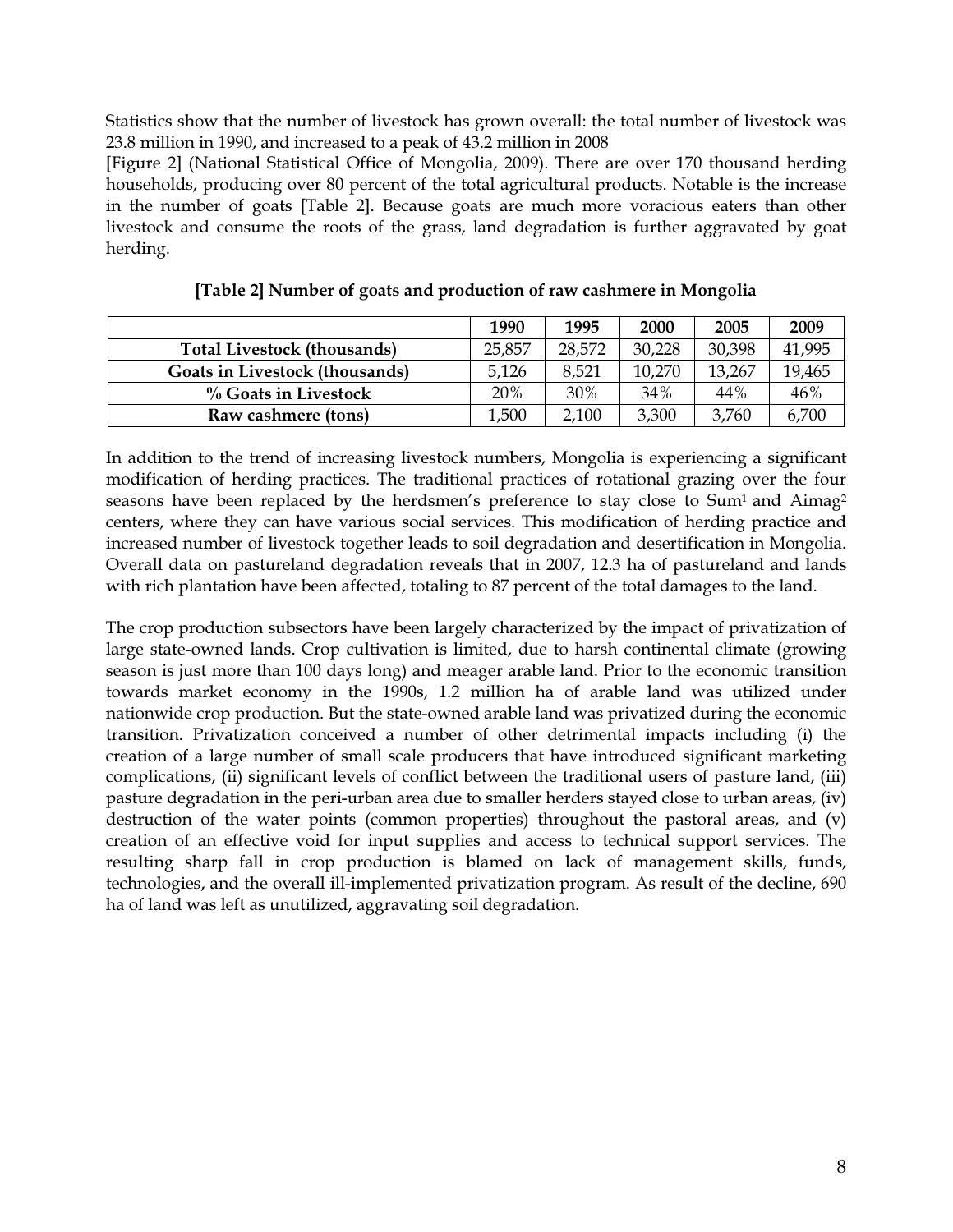

# [Figure 3] Crop production in Mongolia

#### Mining

Mongolia is rich in natural resources, and exploitation of underground mineral resources has been increasing lately. As one of the priority sectors in Mongolian economy, the output of the mining sector has increased continuously and a large sum of foreign capital has been invested through implementing short term projects and programs.

| Percentage Share in,       | 2002 | 2003 | 2004 | 2005 | 2006 | 2007 |
|----------------------------|------|------|------|------|------|------|
| Gross Domestic Products    | 10.1 | 12.7 | 17.3 | 18.0 | 30.0 | 30.0 |
| <b>Industrial Products</b> | 47.3 | 49.0 | 64.1 | 65.5 | 72.0 | 70.3 |

Export Products | 56.1 | 58.9 | 70.8 | 75.8 | 67.9 | 78.4

[Table 3] Share of Mining Industry in Mongolian economy, years 2002-2007

According to 2007 indicators, geological and mining industry makes up 30% of Gross Domestic Products, 70.3% of Gross Industrial Products, and 78.4% of total exports [Table 3]. Real production volume has increased by 29-40 percents since 2003, and in parallel, world market price increase for gold and copper has raised the earnings from mineral product exportation. Among the export-oriented industries, mining industry is considered to be the priority of the Mongolian government. As a result of the government's financial and non-financial support in importing advanced technologies and equipments and in establishing favorable conditions to attract foreign investment, the output of mining industry has been increasing continually, thus its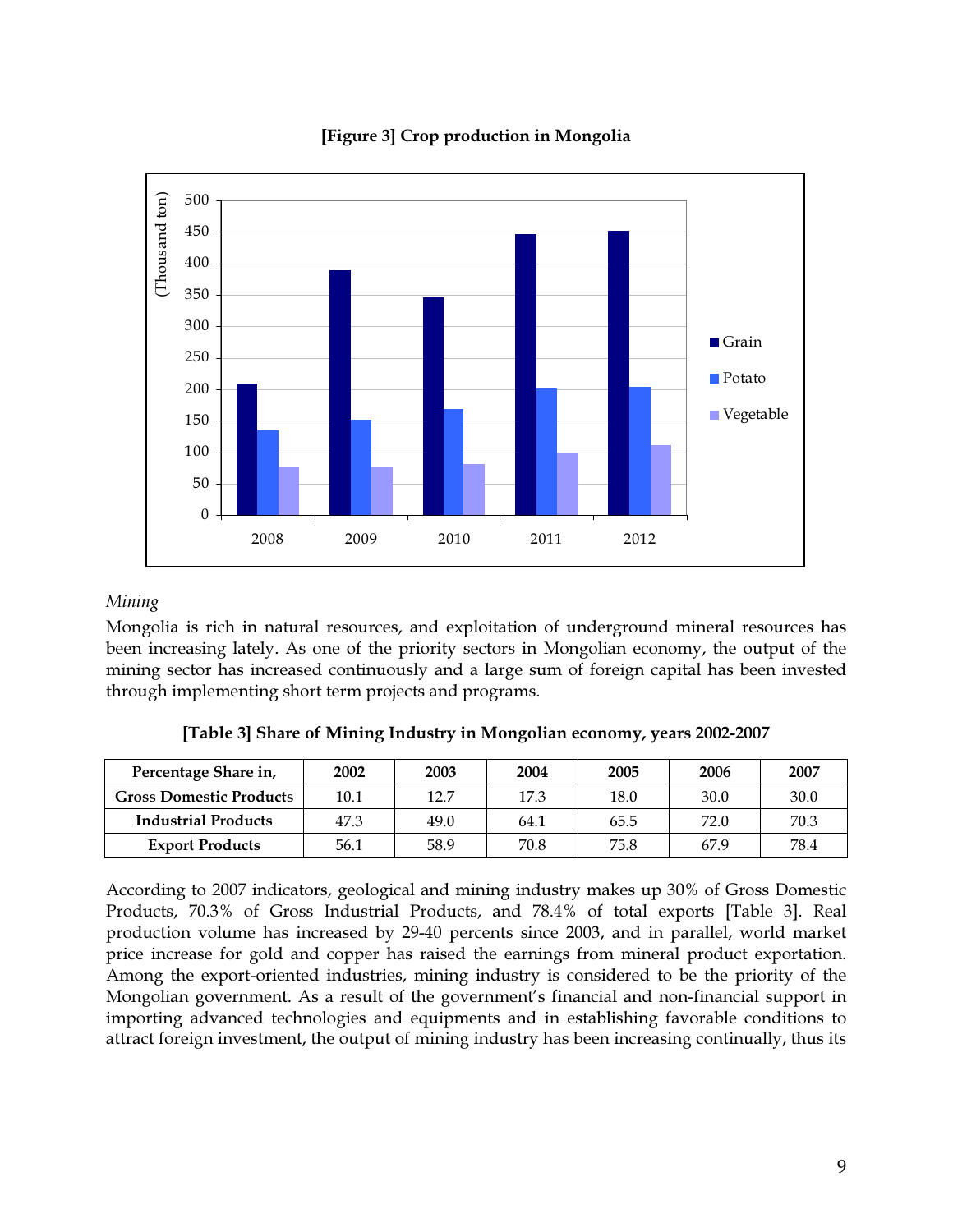contribution to the development of the economy. However, mining activities are detrimental to land resources: strip mines and the depositions from mining activities degrade land resources<sup>1</sup>.

#### 1.2.3. Forest Conditions

 $\overline{a}$ 

Mongolia has relatively low forest coverage with just over 11 percent of the country covered by closed forests. The forests are mainly located in the north-central parts of the country, forming a transition zone between the Great Siberian boreal forest and the Central Asian steppe desert [Figure 4]. Due to a brief warm period, the growing season is not long enough for many plant species. Successfully replanted area represents only 5 percent of the total forest lost, mostly due to low survival rates of the seedlings. At the present, 150,000 ha of forest needs to be restored.



#### [Figure 4] Forest map of Mongolia

The major causes for deforestation and forest degradation are forest fire, overgrazing, mining, improper management, poor enforcement of forest legislation, damage by pests and diseases and the ever increasing climate change impacts. Mongolia's forest reserves are greatly affected by forest fires, diseases and pests, mining activities, illegal cutting of forest, which causes imbalances in the ecological balance. Wildfires constitute a major factor that determines spatial and temporal dynamics of forest ecosystems. About 4 million ha are disturbed to a varying degree, either by fire (95 percent) or by logging (5 percent). On average, 50 to 60 large forest fires and 80 to 100 large state fires occur annually. The recent increase in the number of fires is related to human activities. In comparison to the 2006 data on damages to the forest reserve, in 2007 the forest area affected by fires, diseases, pests and insects has increased by 3.9 times. However, the forest

<sup>&</sup>lt;sup>1</sup> Batjargal, Z., 1997. Desertification in Mongolia. In: Agricultural Research Institute of Iceland (ed.), RALA Report No. 200. Keldnaholt, Iceland, pp. 107–113.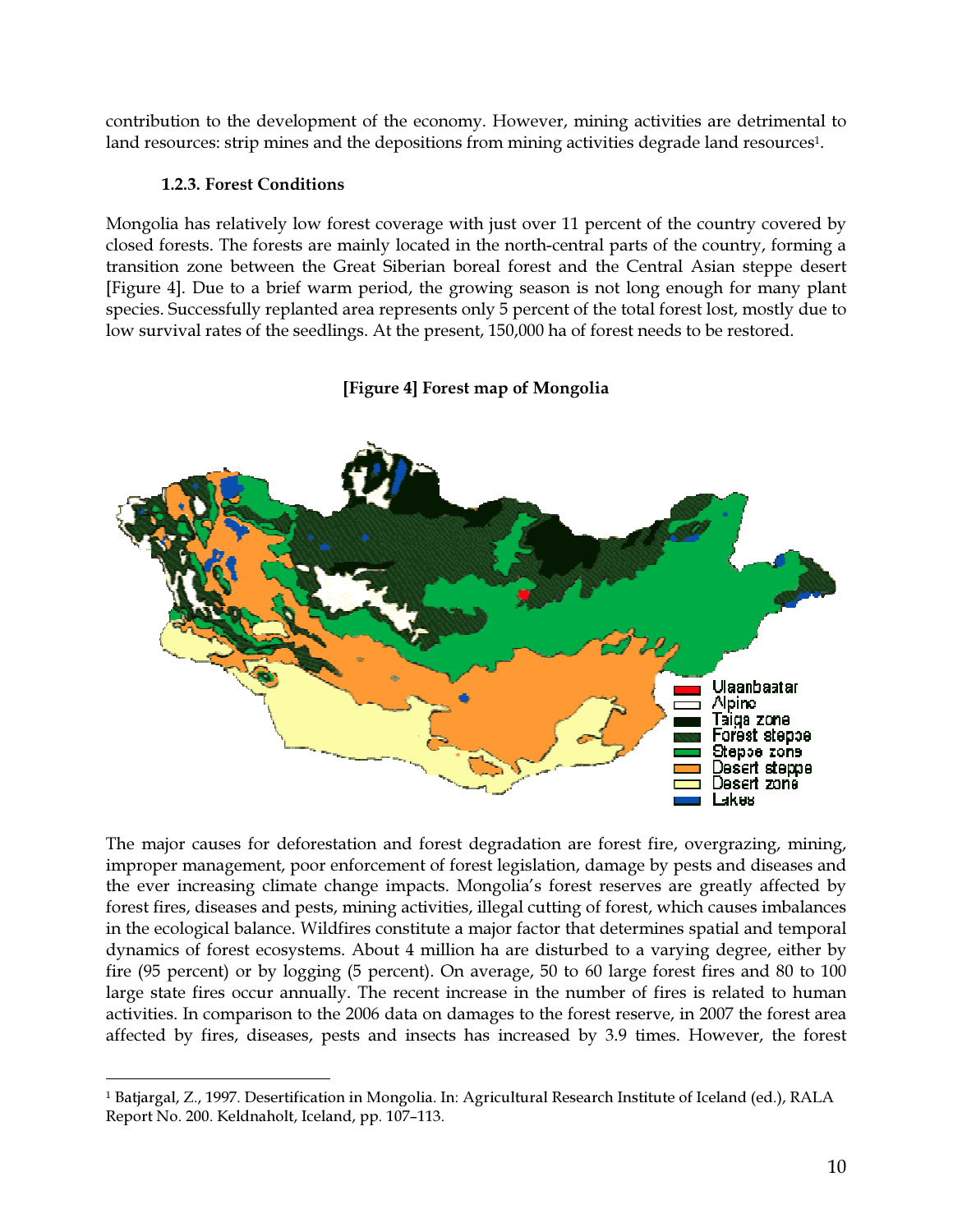reserves, affected by the mining exploitation and forest with destroyed trees, bushes and scrubs have been reduced [Figure 5].



[Figure 5] Damages to the Mongolian forest reserves by affliction type

\*DPI = Disease, Pests, and Insects

# 2. Policy Mechanisms

# 2.1. China

# 2.1.1.Legal Mechanisms and Institutional Arrangements

Combating desertification for sustainable development has been incorporated into the National Socio-economic Development Plan. Legislation has been enacted in accordance with the Plan, and a series of programs, such as in-situ monitoring, legal guarantee and training systems, have been set up with all levels of the government. Also, the Three-North Forest Shelterbelt Program, which aimed to change the status of wind-sand damage and soil and water erosion rates in Northwest, North and Northeast China, covered 551 counties with 42.4% of China's total land area. The law on combating desertification attaches the responsibility for programming and implementing activities on combating desertification to governments at various levels above county. To enhance the execution of the law, by-laws on the system of responsibilities of the government officials were established. Delegated by the State Forestry Administration, the central government signed pledges with provincial governments on targets of combating desertification. The governors of the provinces who fails to achieve the targets were penalized with lower scores in their official term evaluation compared to their successful peers. The governors who did not take action for desertification control during their official term are to be further penalized.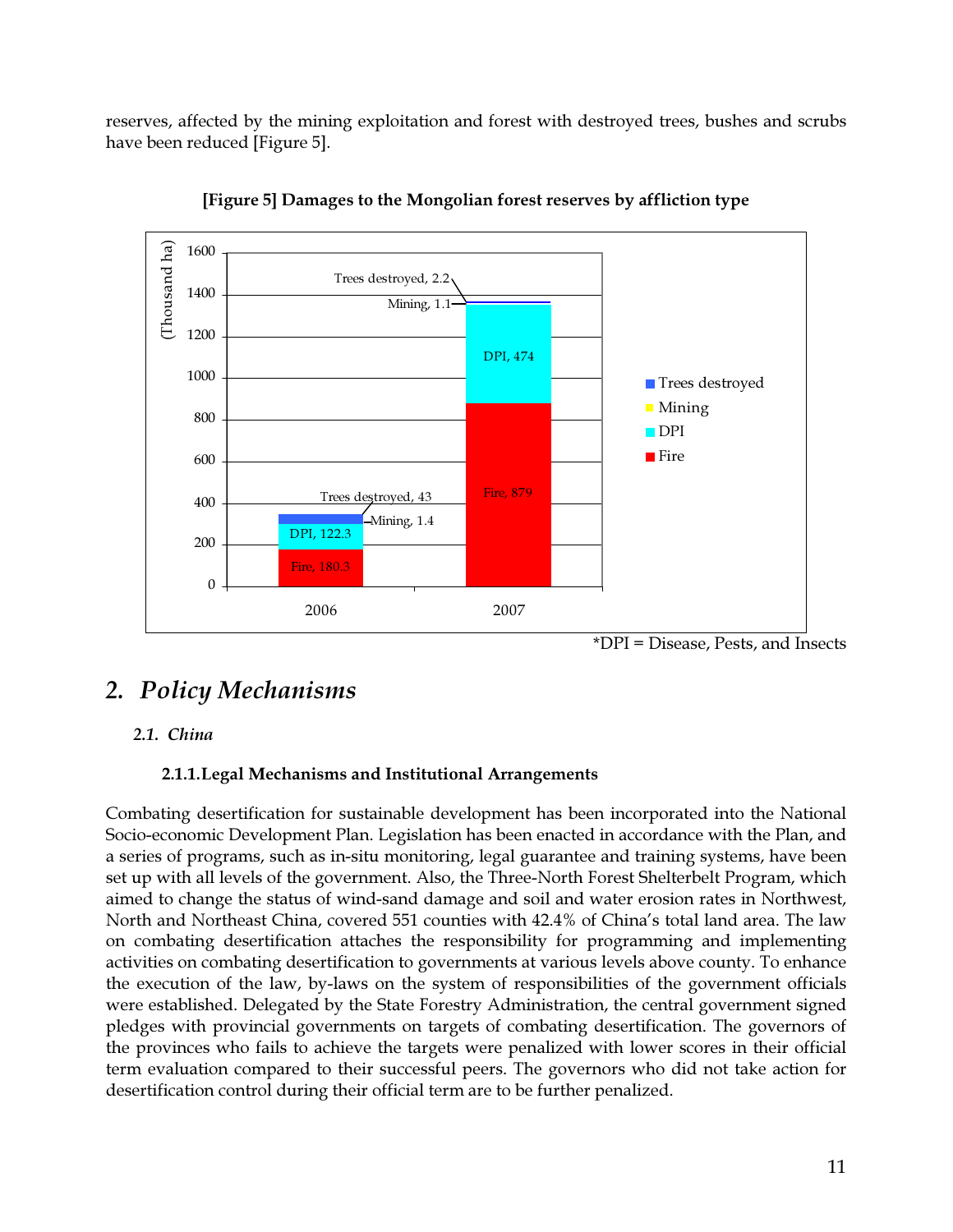The institutional arrangements for combating desertification center around economic and social development plan by governments at all levels. Central government provides primary financial support for national programs while local governments provide co-financing for the national programs implemented in their administrative areas. The level of co-financing varies according to financial situation in each province.

|                     | State Forestry Administration (SFA)                                     |
|---------------------|-------------------------------------------------------------------------|
|                     | China National Coordinating Group to Combat Desertification (CCGCD)     |
| National            | China National Committee for the Implementation of the UN Convention to |
| Frameworks          | Combat Desertification (CCICCD)                                         |
|                     | National Bureau to Combat Desertification (NBCD)                        |
|                     | Ministry of Foreign Affairs (MFA)                                       |
|                     | National Development and Reform Commission (NDRC)                       |
|                     | Ministry of Science and Technology (MOST)                               |
|                     | Ministry of Civil Affairs (MOCA)                                        |
|                     | Ministry of Finance (MOF)                                               |
|                     | Ministry of Land and Resources (MLR)                                    |
|                     | Ministry of Railways (MOR)                                              |
|                     | Ministry of Communications (MOC)                                        |
|                     | Ministry of Water Resources (MWR)                                       |
| 18 Group<br>Members | Ministry of Agriculture (MOA)                                           |
|                     | Ministry of Commerce (MOC)                                              |
|                     | People's Bank of China (PBC)                                            |
|                     | State Administration of Taxation (SAT)                                  |
|                     | Ministry of Environmental Protection (MEP)                              |
|                     | Chinese Academy of Sciences (CAS)                                       |
|                     | China Meteorological Administration (CMA)                               |
|                     | Office of National Agricultural Comprehensive Development (ONACD)       |
|                     | Leading Group Office of Poverty Alleviation and Development (LGOPAD) of |
|                     | the State Council                                                       |
|                     | National Research and Development Centre for Combating Desertification  |
|                     | (RDCCD)                                                                 |
| 8 Institutions      | National Training Centre for Combating Desertification (NTCCD)          |
|                     | National Desertification Monitoring Centre (DMCCD)                      |
|                     | Cold and Arid Regions Environmental and Engineering Research Institute  |
|                     | (CAREERI, CAS),                                                         |
|                     | Xinjiang Institute of Ecology and Geography (XIEG, CAS)                 |
|                     | State Key Laboratory of Quantitative Vegetation Ecology (SKLQV, CAS)    |
|                     | Institute of Applied Ecology (IAE, CAS)                                 |
|                     | Institute of Soil and Water Conservation (ISWC, CAS)                    |

National framework to combat desertification includes CCGCD and CCICCD under the leadership of the SFA and features eighteen other group members [Table 4]. National Bureau to Combat Desertification (NBCD) is the administrative body for combating desertification at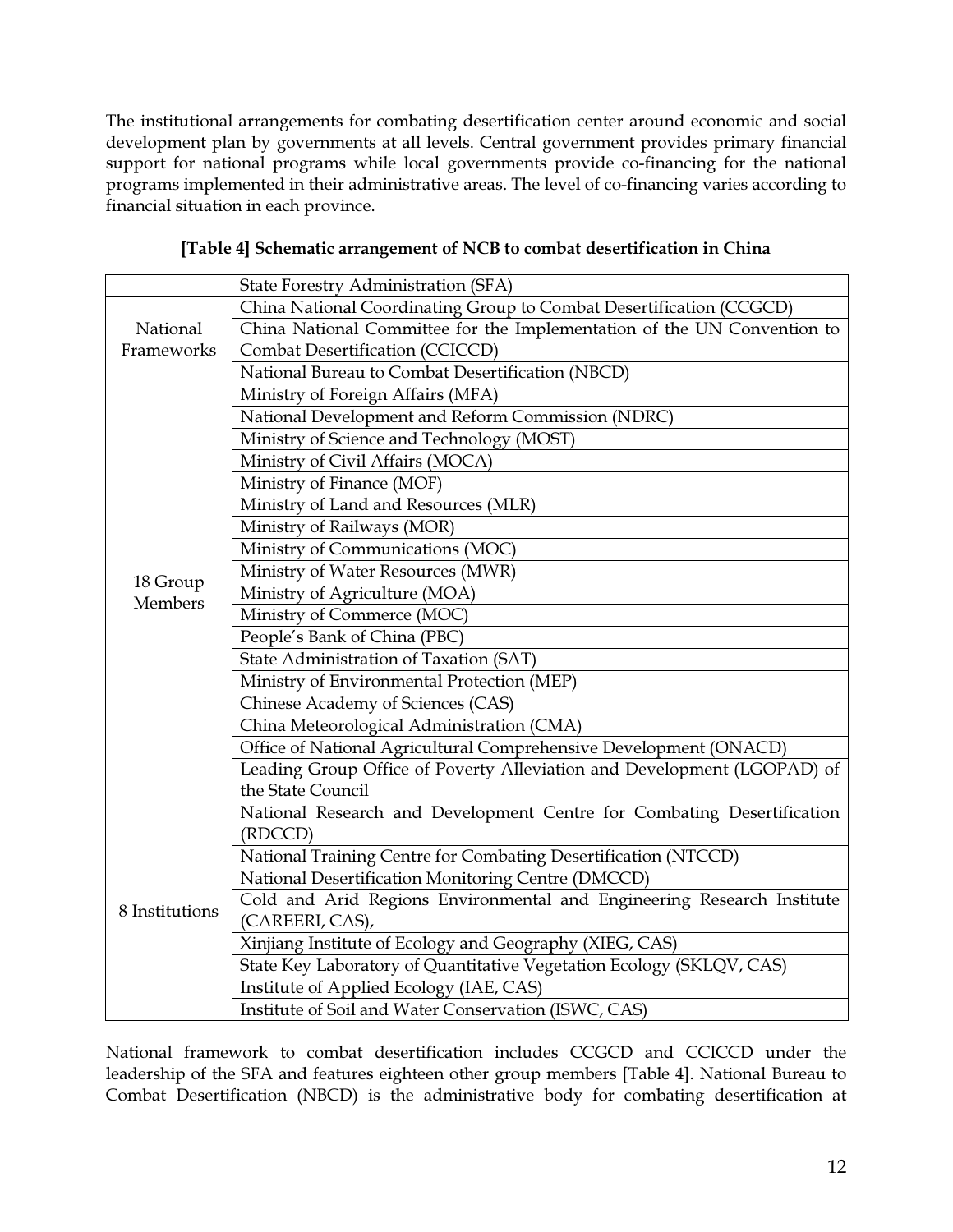central government level, whose role and function is mainly focused on administrating and organizing the implementation of all the actions relating to desertification control across the country. The Cold and Arid Regions Environmental and Engineering Research Institute (CAREERI) is a national institution specialized in desert research and jointly directed by both the Chinese Academy of Sciences and the State Forestry Administration. The Institute was established in the late 1950's and has more than ten research and experimental stations in arid, semi-arid and dry sub-humid areas. Xinjiang Institute of Ecology and Geography (XIEG) has 8 research divisions and five research and experimental stations on desert ecosystems in Xinjiang, while the State Key Laboratory of Quantitative Vegetation Ecology (SKLQV) has several sandy grassland ecosystem research stations in Inner Mongolia. The Institute of Applied Ecology (IAE) has 10 departments on the thematic topics related to desertification and its combating, and the Institute of Soil and Water Conservation (ISWC) has several field stations in Shaanxi for conducting the research and development projects to control soil and water erosions, particularly on the Loess Plateau in Northwestern China.

At local governmental level, the coordinating groups or leading groups have also been set up to be in charge of management, organization and execution of combating desertification in different areas. For example, the Desert Control and Reforestation Division at the Forestry Department of Inner Mongolia Autonomous Region, China is the implementing and managing agency responsible for desertification control at the provincial government level; it serves also as a coordinating agency for the sublevel institutions at the county level. The corresponding agencies at the county level are the Desert Control and Reforestation Offices.

#### 2.1.2.Policies

Government budget is mobilized through the Ministry of Finance to provide grants for projects such as the National Desertification Monitoring Systems. The National Desertification Monitoring System has been established with funds for scientific research, technical application and extension, and financing of the national ecological improvement programs. The national-scale monitoring consists of drought and sandstorm monitoring, on-site monitoring of sensitive regions, and monitoring of implemented projects. Ministry of Science and Technology and Chinese Academy of Sciences also allocate budget for basic and applied research for combating desertification.

Several innovative policies and projects have been implemented, including preferential tax policies, discounted loans, and rights to use state-owned land, which are provided as incentives to those who contribute towards combating desertification. Because collective action is crucial, participation of local stakeholders (e.g. farmers, local government etc.) is of key importance in the development and implementation of possible solutions to combat desertification. One example in subsidizing a participating individual or a household is the cash or food subsidies for those who convert croplands to forests and grasslands. The program titled Cropland Conversion to Forests Program (initiated in 1999) consists of three parts: grain, cash and seedling. The standard for annual grain subsidy was 150 kg per mu (one mu =  $667$  m<sup>2</sup>) in the Yangtze River drainage basin, and 100 kg per mu in the Yellow River drainage basin. Since 2005, the grain subsidy has been transformed into cash equivalent. The standard for annual cash subsidy was 20 CNY per mu for seed and 50 CNY per mu for seedling. Thanks to such policies, a significant amount of degraded and marginalized farmland has been converted to tree planting and grass growing areas. Living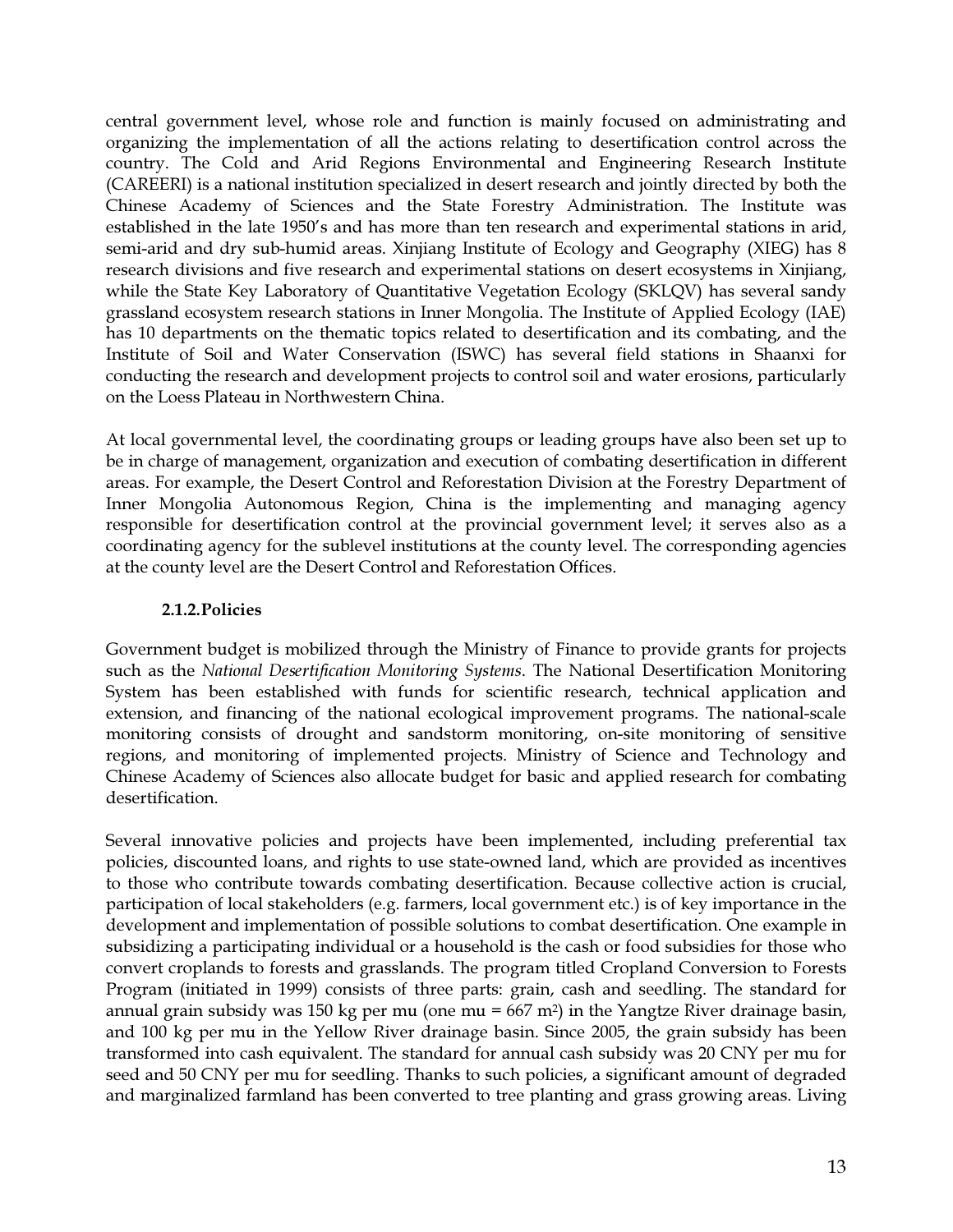and labor conditions of farmers have been enhanced as result of such initiatives, leading to more secure livelihoods in rural areas. The structure of local industries has been optimized due to results of increased and diversified employment opportunities, and increased income, thus, speeding up the poverty alleviation process.

# 2.1.3.Prohibiting Illegal and Excessive Logging, Overgrazing and Farmland Reclamation

In order to address overgrazing, herders are offered a number of options to contribute towards combating overgrazing. For one, they are provided with plots of land to culture and harvest, while being encouraged to cut down the size of their flocks by 40 percent. Alternatively, the herders can relocate their flocks to a different location for some period of time to stall-feed their animals by the means of certain compensations from the state government. For the overgrazed area, wire-fencing is utilized to protect overgrazed places.

The reconstruction of ecosystems is implemented through protection, rehabilitation and restoration of vegetation. By virtue of laws and ordinances, the local governments designate certain natural reserves and parks as a preventive measure for effectively prohibiting activities that exploit the natural assets [Figure 6]. For instance, in order to forbid excessive farmland reclamation and excessive logging – the West Ordos National Nature Reserve, Egina Euphrates Poplar Forests National Nature Reserve, and Egina Euphrates Poplar National Forest Park have been created in Inner Mongolia. Such natural reserves and parks also prevent overhunting and forest fires. Local governments also designate places for limited tillage, grazing, and wood chopping. As part of rehabilitation and restoration, terraces on slopes steeper than 25 degrees are planted with grasses, bushes and trees. Also huge tracts of farmlands are converted back to wetlands, pastures, forests and lakes.

# [Figure 6] National Natural Reserve Parks of desert ecosystem in west Inner Mongolia, China

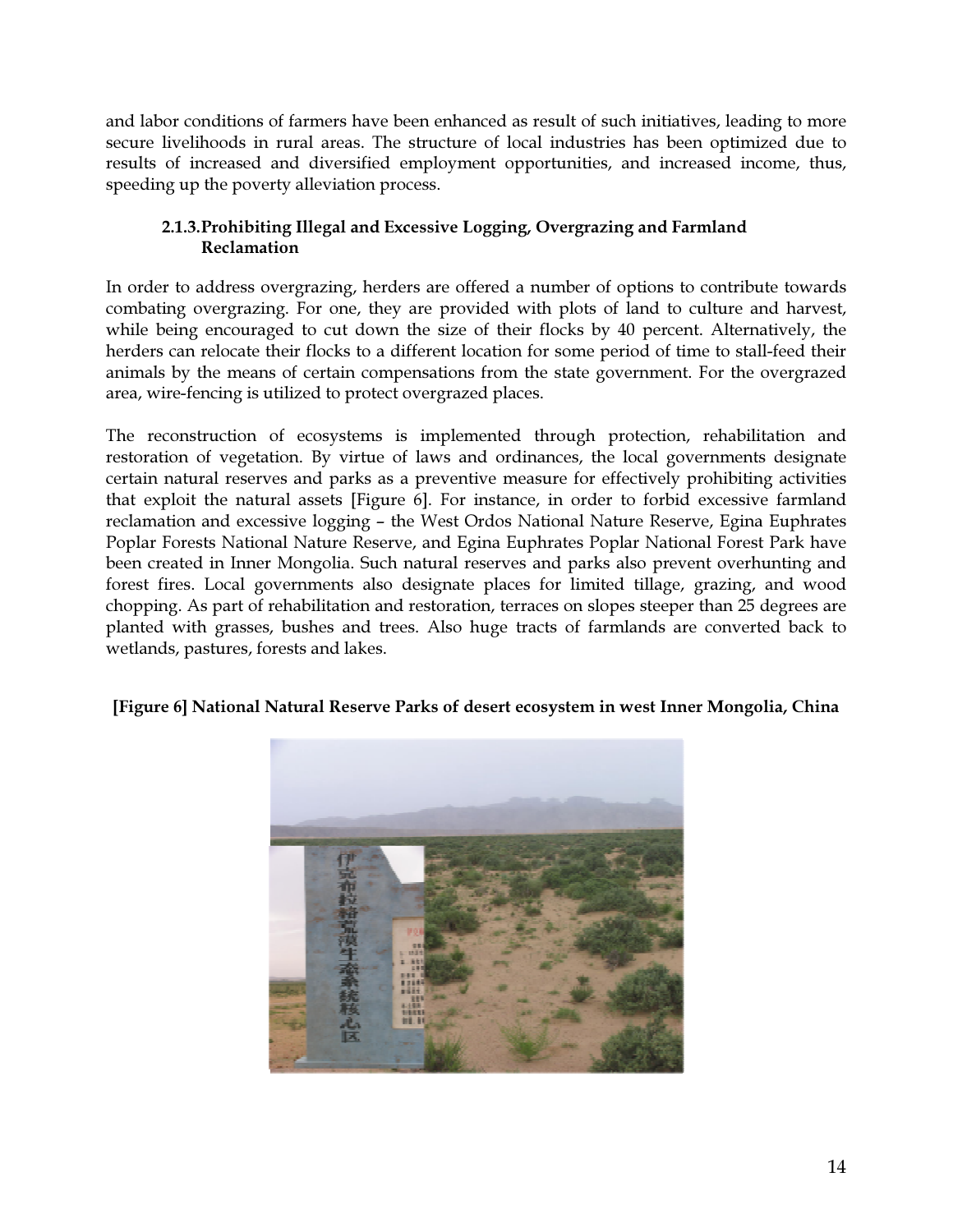#### 2.1.4. Ecological Benefits

The government has put in place a mechanism to encourage people to participate in combating desertification, by providing rewards for those who contribute to creating ecological benefits. For example, the government encourages the planting of drought-resistant trees in erosion-prone areas. In some places farmers are paid to plant trees rather than raise crops. Also, for those who are willing to collect and use rainwater, the government subsidizes necessary technology. On another note, those who gain specific profit from an ecological project are taxed accordingly. The central government itself also uses its revenues to invest in key national ecological improvement programs for provision of benefits for the public. Via such participatory programs for creating ecological benefits, the government promotes the linkage between public ecological benefits and raising population's environmental awareness and sense of responsibility.

In a reverse case, those who utilize the lands that have been restored must pay a certain fee. Those who destroy ecological balance of a given land are not only fined but are also held responsible for restoring the ecological value of the land. Any fine that is collected must be used in projects for restoring and improving the damaged areas. A notable example is in Xinjiang Uyghur Autonomous Region (Sun and Chen, 2002). Xinjiang, located in the dry Northwestern China with large deserts, has a fragile ecological environment with a poor 1.87% forest coverage rate. In 1997, a provincial Forest Ecological Benefit Compensation Scheme was established. Funds have been collected from monthly salaries of employees in government departments, institutions and enterprises that have located in the region. Additional funds have been collected from revenues from crude oil, nonferrous minerals, scenic zones and forest parks.

# 2.2. Mongolia

# 2.2.1.Legal

The existing *Land Law* provides the legal framework for better management of pasture and water resources. Article 52 of Land Law provides rights for the local governments to allocate winter and spring pastures to groups of herders under certain conditions. Via signed contracts, preventing land degradation and restoration are agreed upon as the main purpose of such pastures. Article 29 and 53 of the Law provides the property rights and certificates for winter and spring camp shelters, vegetable plots and hayfields for herders. However, it is being evaluated that such important Articles in the Law have not been implemented effectively. Currently, the Law on Pasture and the revised Land Law have been submitted to the Parliament for approval. The most effective method to use the pasture land is the traditional rotational grazing and resting. Otherwise, an also useful but more expensive method is to fence certain parts of the pasture area.

#### 2.2.2.Livestock

With regards to the livestock sector, the government's policy intends to improve capacity in order to protect livestock from natural disaster's risk. Consequently, aid and loan assistance is provided with great efforts to attract foreign investors and donors. In the recent years, policies to support rural population's cooperation have increased. As a means to promote such participation, the government is assisting intensified farming that is based on new technologies for improving livestock production and herding methods.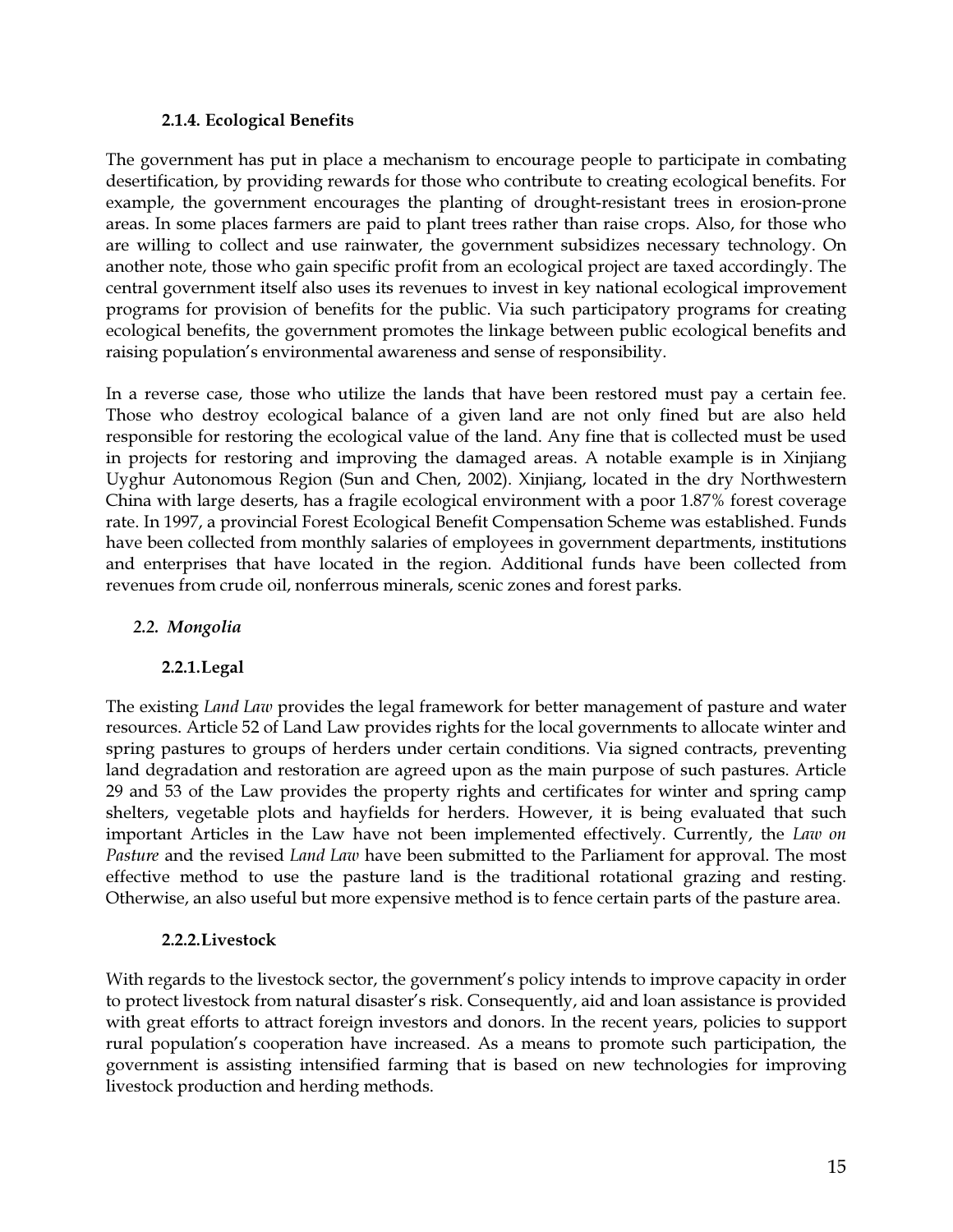In the mining sector, the government of Mongolia gives high importance to sustainability of the environment by utilizing strategically important deposits and decreasing tax burdens in this sector. The Minerals Law, which was ratified in 2007, has been enforced and renewed. The Government Action Plan is currently being implemented.

# 2.2.3.Forest

As for forest management, all forests and land in Mongolia are state-owned. Since 1990, the institutional and legal framework of the forestry sector has changed several times. According to the Mongolian Law on Forest, forests are functionally classified as strictly protected forests (8.4 million ha), protected forests (7.9 million ha) and utilization forests (1.2 million ha). The extent of utilization forests has been progressively reducing during the recent years (i.e. since 1992) by transferring areas to the category of strictly protected and protected forests. In addition, the National Forest Agency was formed in 2005 with the responsibilities such as seedling, planting and reforestation. Through such efforts on forest management, the Mongolian government strives to reduce various afflictions including frequent fires.

# 2.2.4.Internet access to the traditional technologies and approaches (MONCAT)

With the assistance of international projects, an online database for traditional and modern conservation approaches and technologies has been created. This online information database is called as "MONCAT"-Mongolia's Conservation Approaches and Technologies. The traditional online information database is available on the website www.moncat.mn. Currently, most of the information for conservation and technologies is collected from Khovd, Omnogobi, Dundgobi, Gobi-Altai and Darkhan-Uul aimags. The Institute of Geo-ecology has responsibility to enrich the online information database for conservation approaches and technologies.

# 3. Technical Measures

# 3.1. Prevention and Rehabilitation

Science-based desertification prevention and rehabilitation techniques include, among others: i) construction of integrated ecosystems for protection, rehabilitation and restoration of vegetation in line with the ecological characteristics; ii) setting up of natural reserves according to laws to forbid excessive farmland reclamation, illegal and excessive logging, overgrazing and overhunting, and to prevent bush and forest fires; and iii) reforestation and revegetation of shelterbelts to protect the farmland and pastures, including windbreaks as the sand desert control ecosystems and planting forests for purposes of the soil erosion control.

# 3.1.1.Sand Barriers to Stabilize Shifting Sand Dunes

The first stage consists of installation of sand barriers made of local materials such as willow branches or wheat straw to act as a windbreak. Stalks stand approximately 10-15 cm above the dune surface. This creates sufficient windbreak to slow down the surface sand movement and preserves intact for 4-5 years, so the plants can establish themselves in the protected regions [Figure 7].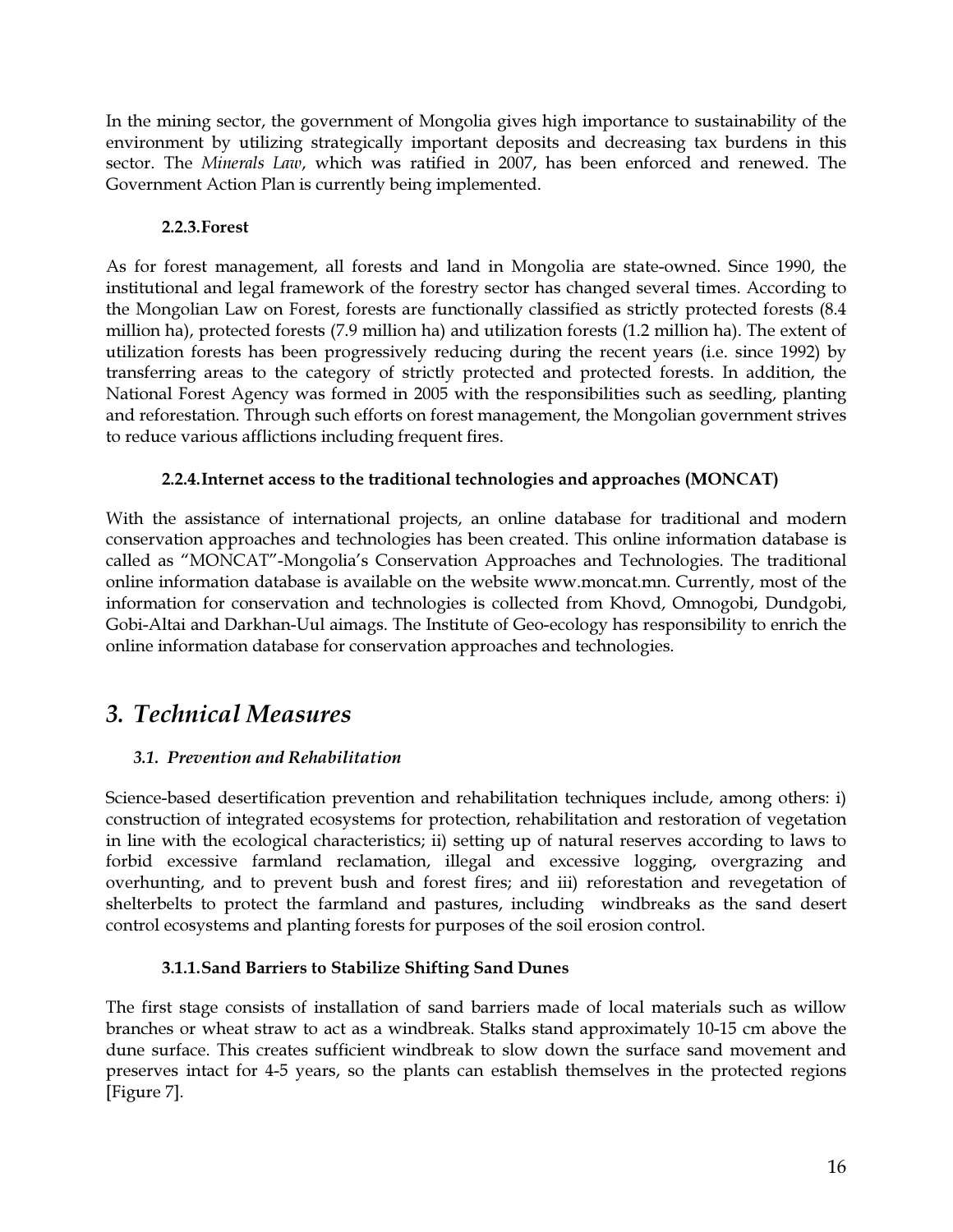[Figure 7] The sand barriers of straw checkerboards



# 3.1.2.Artificially and Naturally Restored Desert System

Aerial and artificial reforestation is used to restore vegetation and gradually construct a complex multilayer and multifunction ecological system. Based on the technique of straw checkerboards, China has made progress with slowing down sand dune movement by revegetating plants inside straw checkerboards. The checkerboards protect the plants long enough for them to take hold permanently while stabilizing the dunes and stopping sand from migrating. The rain-fed sandbinding vegetation for stabilizing the migrating desert dunes in the Shapotou area at the southeastern edge of the Tengger Desert use shrubs consisting predominantly of *Caragana* korshinskii, Hedysarum scoparium and Artemisia ordosica. The vegetation has established a desert shrub ecosystem with a dwarf-shrub and biological soil crusts cover on the stabilized sand dunes. Since 1956 the success of this effort has not only ensured the smooth operation of the Baotou-Lanzhou railway in the sand dune section, but it has also played an important role in the restoration of the local eco-environment. Therefore, the Shapotou project is viewed as a successful model for desertification control and ecological restoration along the transport line in the arid desert region of China[Figure 8]. The eco-environmental characteristics have changed gradually in the stabilized sand dune areas compared to those of the migrating sand dune. The biological soil crusts and sub-soil layer thickness in artificially vegetated ecosystem increased gradually, as more time elapsed since the stabilization. The maximum thickness reached 5 cm, and the average thickness for different stabilized sites constituted 3.8 cm. The volumetric soil moisture content at the depth of 0-15 cm has also increased, which is advantageous to perennial grasses and annual forbs. The number of plant species increased significantly compared to that of the migrating sand dune areas, from the initial five native species to more than ten. The stabilization of the migrating desert dunes increased the volumetric soil moisture content within the profile of 0-15 cm from 2.0% to 3.3%. The annual forbs species including Pugionium calcaratum, and Stilpnolepis centiflora that formerly grew sporadically in migrating desert dunes disappeared completely, and Agriophyllum squarrosum and Corispermum patelliforme died away gradually. However, other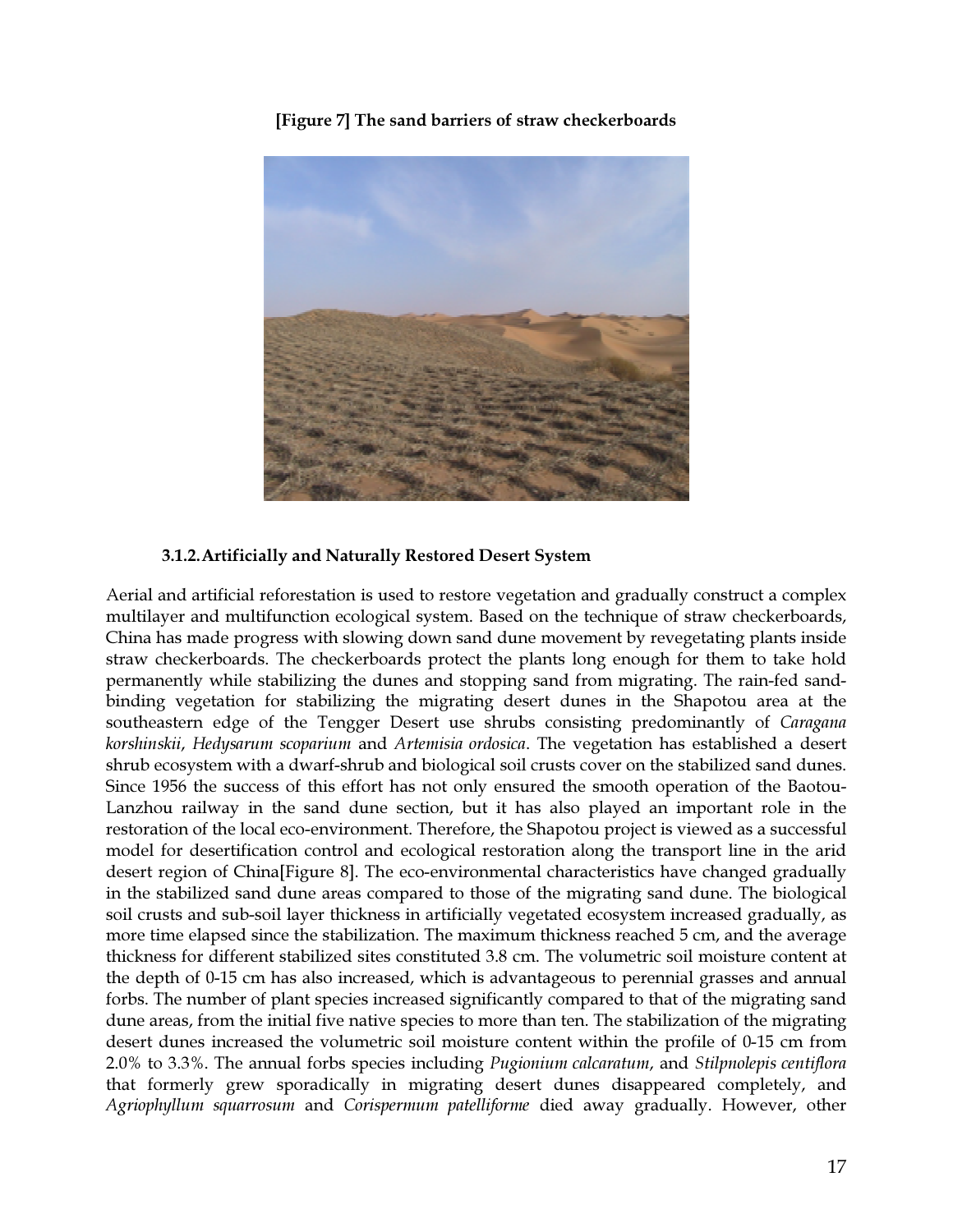annual forbs including Bassia dasyphylla and Eragrostis poaeoides took advantage of the stabilized dune surface conditions and propagated and established abundantly. The artificial shrub ecosystems have become complex, and feedback mechanisms have been set up between the community components (e.g., plant species) and environmental factors (e.g., soil water and nutrients), attaining a dynamic balance.



# [Figure 8] The revegetation stabilized desert ecosystems

# 3.2. Integrated Sustainable Management

#### 3.2.1.Revegetation

Revegetation entails construction of integrated ecosystems of protecting, rehabilitating and restoring vegetation. Apart from establishing sand control shelterbelts to block the migrating sand, the natural vegetation must be protected properly. This can be achieved through establishing National Natural Reserve Parks (Fig. 1). In what has been described as the world's most ambitious reforestation project, the Chinese are planting a line of trees and shrubs, parallel to the Great Wall of China, to protect farmland in northern China from Gobi Desert sand blown by the fierce Mongolian winds. Stretching from Xinjiang to Heilongjiang, this "Green Wall" covers a strip of land 4,000 miles in length (named as Three-North Forest Shelter Belter).

#### 3.2.2.Water Resource Allocation and Management System

This includes setting up a proper water resources supply and demand management system by restructuring water use, reducing agricultural use and returning more water for ecosystem services, appropriate allocation of water rights, establishing caps on water use for cities along the river, assigning water quotas for each industry and household. It is important to have water quotas exchanged through marketing and strengthen agricultural irrigation quotas and water user rights trading. For example, the Heihe River Basin Authority of the Yellow River Conservation Commission of China is responsible for the water resources allocation and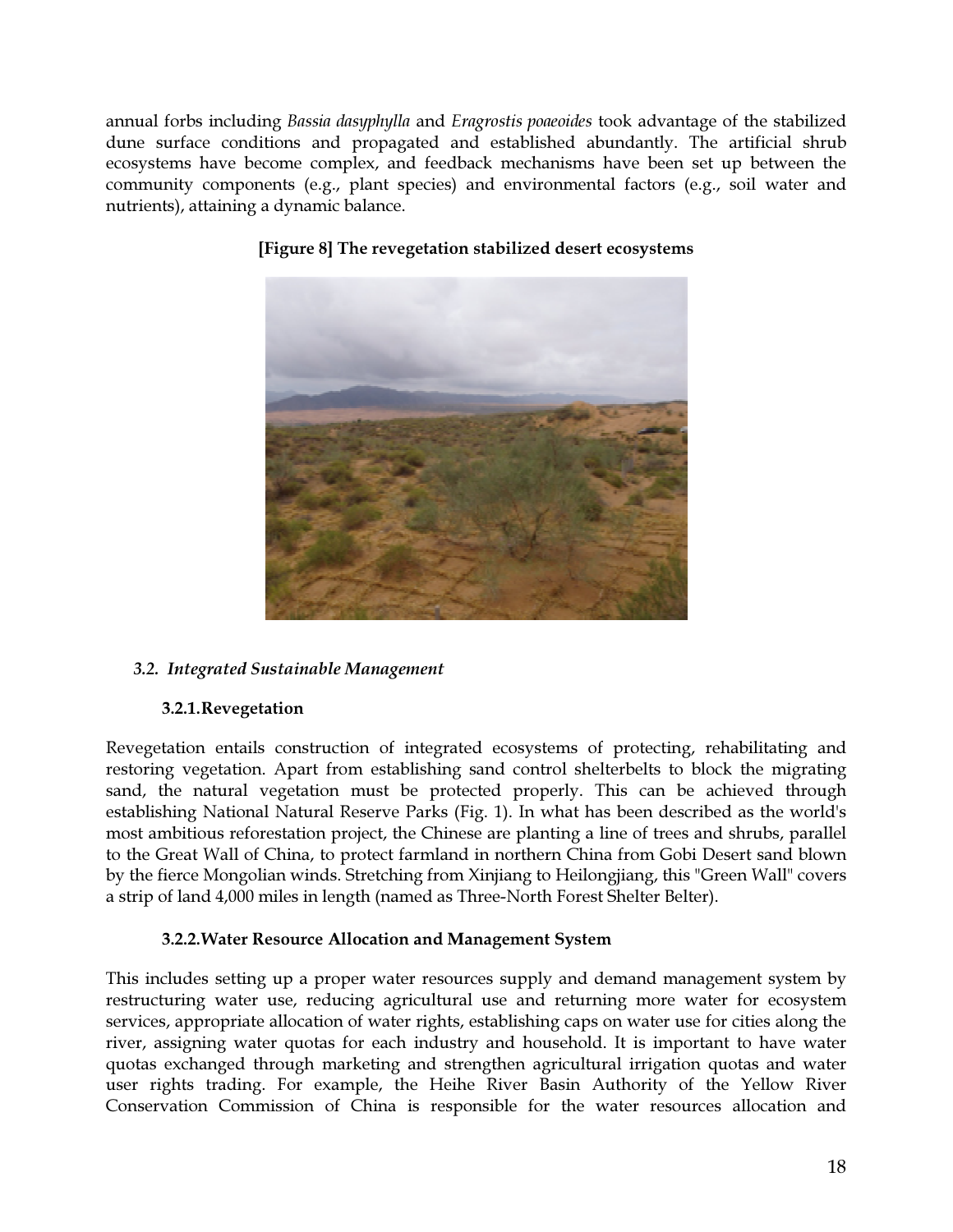management between the upper, middle and lower reaches of Heihe River, to simultaneously guarantee the water requirements for farmland and riparian desert areas.

# 4. Projects and Practical Lessons

# 4.1. Case Studies

# 4.1.1.China

# Sand Prevention and Control in Jarud Banner

The Jarud Banner government launched this project in 2010, for the duration of ten years. The groundwater level of Jarud Banner has been lowered significantly while the water quality has worsened due to population increase, agricultural and industrial development. In addition, river water has also been significantly reduced in volume as result of various climate factors. The short term objectives of the project are forestry construction on 2.5 million mu, grassland desertification prevention on 12 million mu, and soil preservation and control on 1.35 million mu.

Based on the principle of coexistence of conservation and exploitation, the project intends to cultivate grains using intercropping and work with private sector entities to enter the market economy and develop the sand industry. There are 1.2 million mu of Caragana shrub forest, 600,000 mu of aspen forest, 3.8 million mu of apricot forest, 23,000 mu of fruit tree economic forest, 36,000 mu Sapindaceae energy forest and 5,000 mu of sand land herbs in Jarud Banner. These would make a significant contribution to sand prevention and control as well as to the living standards of the communities. In the long-term, the implementing agency strives to recover 2.3 million mu of land that has been exposed to desertification. The strategy is to create two small towns, affecting roughly more than 1,500 peasants and herdsmen.

The methods and approaches used in this project include the following:

- Formulating and implementing a series of conservation policies and systems such as welfare forest management, prohibition on grazing, strengthening of forest law enforcement, and cracking down on illegal behaviors;
- Strengthening water management by intercepting water through water conservancy projects that include agricultural water conservation and plantation of sandy soil plants;
- Enforcing accurate assessment of environmental impacts from development projects;
- Assigning responsibilities of each level of government for sand prevention and control (the government of Jarud Banner has to report annual progress to the Jarud Banner National People's Congress); and
- Setting up legal system for construction projects, supervision system for construction progress as well as reimbursement system for capital management.

Different types of sample demonstration zones have been established. Artificial firewood collection, over-cultivation, over-grazing and cultivation on steep slope cause problems such as degradation of arable land, soil erosion, and desertification. In response, the project transformed the farmlands to forests and pasturelands to grasslands in order to strengthened resilience to sandstorms. In order to prevent and control grassland desertification, the project implemented policies and activities such as putting up fences, promoting rotational grazing, planting artificial grass, aerial seeding, and improving pasture. At the same time, grass vegetation efforts have been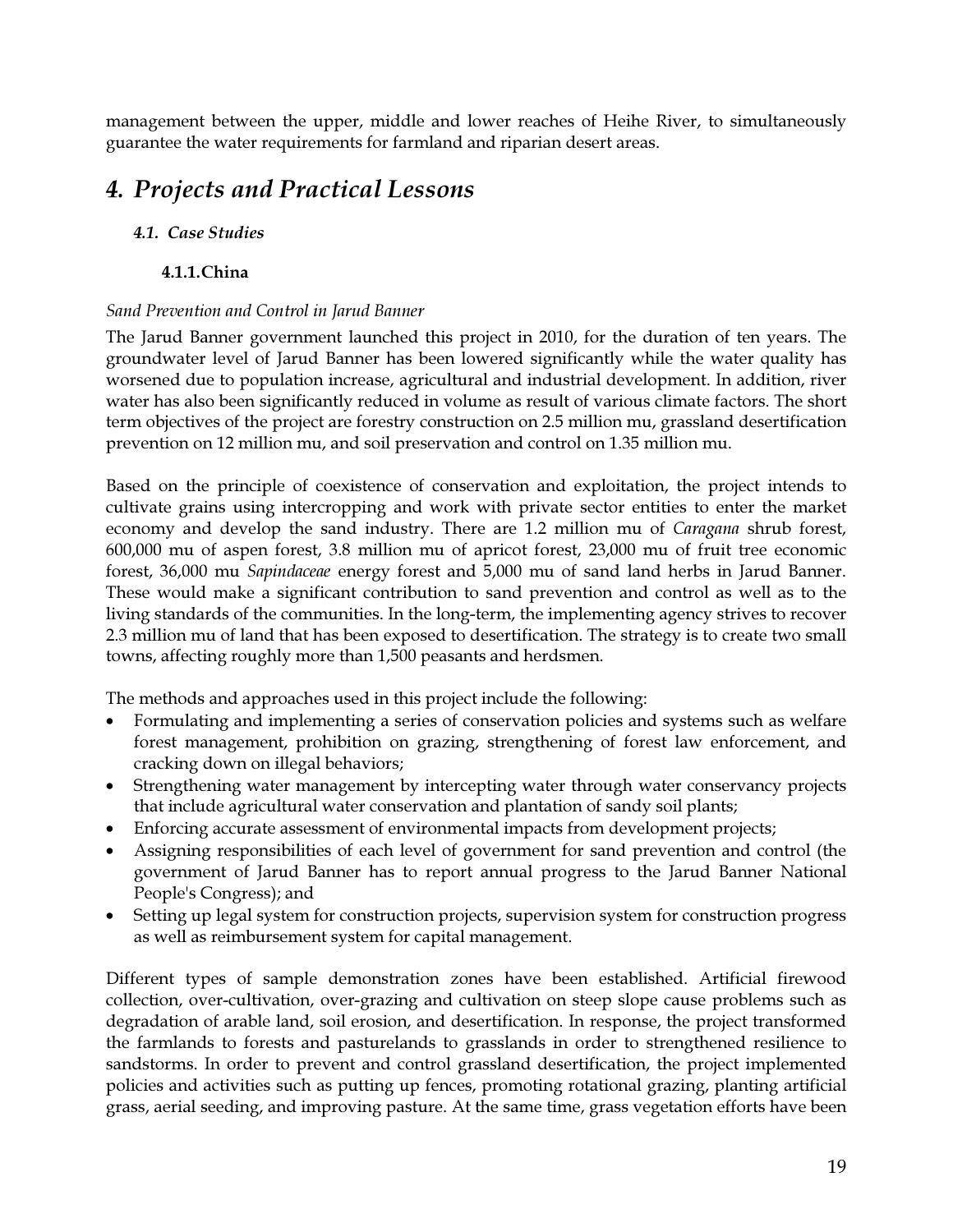put in place by transforming pastureland to grassland, controlling pest, and artificially planting grass. As success factors, the project points to strong leadership, increased technology usage, fortified legal system, implementation of early warning system, and strong scientific basis in policy-making. As existing problems, the project observes low awareness of the public, limited funding, outdated management skills, and inadequate legal mechanisms.

#### Stabilization of active sand dunes, and wind and sand prevention and control in Xinjiang, China

Karamay City, Korla City and Hotan City, Xinjiang Uyghur autonomous region have worked to implement scientific research and demonstration projects from June 2006 to December 2010. The Research Institute of Forestry of the Chinese Academy of Forestry is the implementing agency, with funding provided by the National Science and Technology Pillar Program in the Eleventh Five-Year Plan. The long term goal of the projects is developing a multilateral and integrated conservation system, and providing a sand prevention and control model for other drought areas. The projects aimed to construct 30,000 mu research demonstration areas for implementing a sand stabilization and wind prevention system. Another objective was to increase the vegetation coverage of the demonstration areas by 15-25 percent and conserving water by 10-20 percent. In order to achieve such objectives, the methods used were the following: ribbon aloe vera sand stabilization technology, forest conservation, Populus euphratica forest restoration, haloxylon seeding with Cistanche tubulosa, and forest-grass compound approach. In addition, good-quality sand stabilization plants, drip irrigation, and brackish water drip irrigation were utilized.

A wide variety of stakeholders were included in the project. For Karamay City, Xinjiang Ecology and Geography Research Institute, Xinjiang Agricultural University, Shihezi University and Western Xinjiang Oasis Ecology Development Co., Ltd. Were involved, while the Xinjiang Academy of Forestry was involved in the project of Korla and Hotan City.

Thirteen types of fine sand binder plants were selected, including haloxylon, mangrove, anabasis aphylla, tamarix, gray poplar, populous, transit yang, rong hu 1, rong hu 2, prunus serrulata, elaeagnus angustifolia, and pointed elaeagnus angustifolia. An index system for drought-tolerant and salt-tolerant plants was established. 31,500 mu of demonstration area was set up with quicksand and oasis sand fixing system. Researchers, local forestry officers and scientific and technical personnel collaborated on this task. Because the demonstration zone is characterized by harsh conditions and desert vegetation has a long cycle, the current techniques require a longterm watch.

#### Wastewater Treatment Plant, Erenhot, Inner Mongolia, China

Like many other areas of Inner Mongolia Autonomous Region of China, Erenhot experiences an acute deficit of drinking and irrigational water. Available resources of groundwater are mostly used for drinking purposes. In order to implement the city's ambitious plan of combating desertification and greening its downtown and surrounding areas, the city authorities put in place an ambitious plan to construct a modern wastewater treatment. The plant was completed in  $2010$  with a total treatment capacity of 15,000 m<sup>3</sup> per day. The Erenhot wastewater treatment plant is located about 1km northeast of the downtown, running 35 kilometers of wastewater pipeline network to provide 87 percent of the water for urban greening. In the long run, the plant is expected to increase its capacity to  $25,000$  m<sup>3</sup> per day, to cover a total area of  $4.62$  hectares by 2020. The current budget for this project is about 70 million CNY.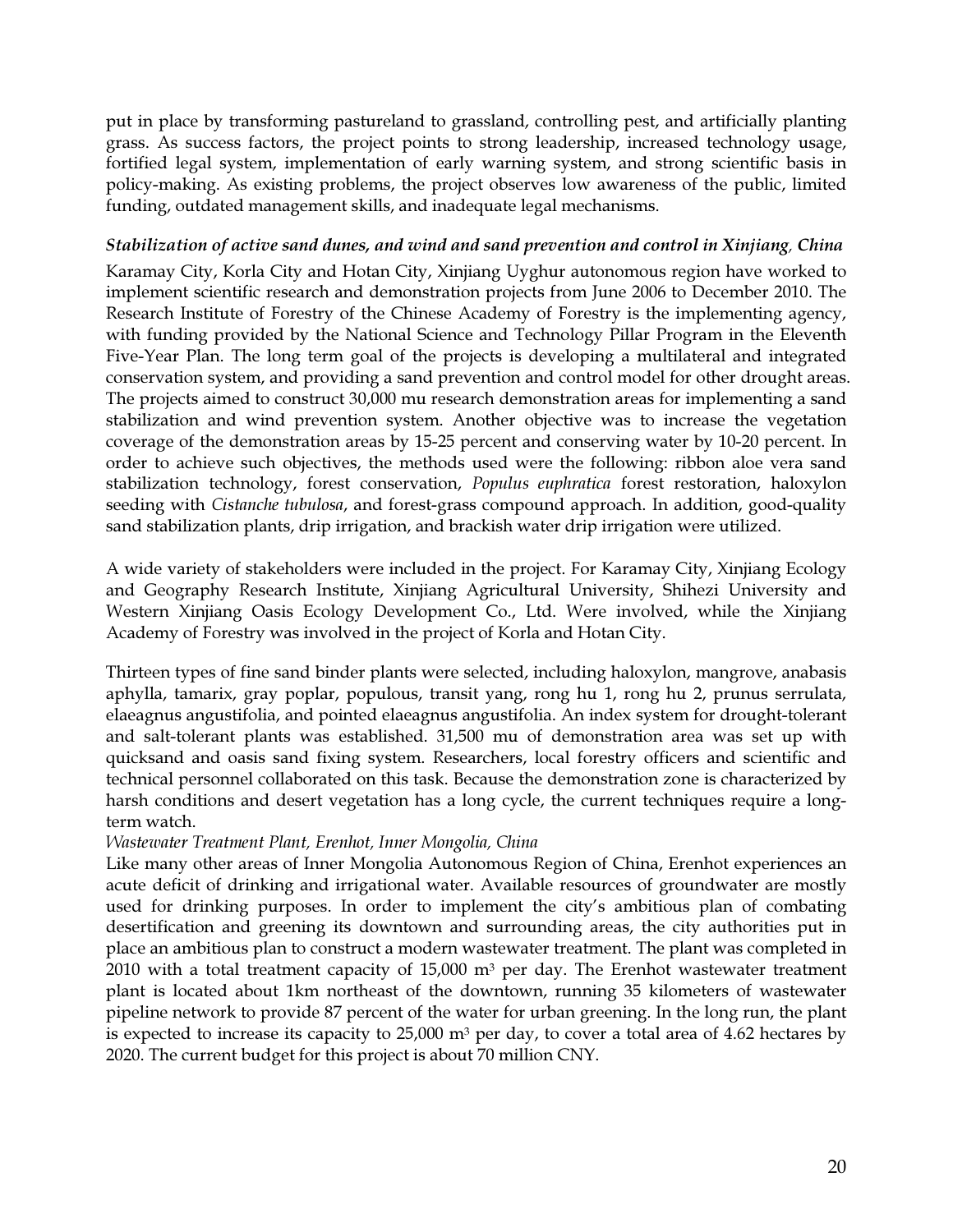The plant utilizes a modern bacterial treatment technology based on the advanced German design - BIOLAK multistage wastewater treatment process to produce sufficient amount of water to irrigate more than 100,000 trees planted in the Erenhot area. Moreover, a part of the treated water is diverted to an artificially created wetland, which provides recreational and ecological services for the area. Erenhot, located only 8 km away from the neighboring Mongolian city of Zamyn-Uud, can serve as a good model for combating desertification for the adjacent Mongolian territories in East Gobi region. Collaboration between Erenhot and Zamyn-Uud already includes annual donations of tree seedlings by the Chinese authorities to their neighbors in Mongolia. Protecting environmental sustainability of this cross-border region is important not only for the well-being of the local population. Because this area serves as the main trade corridor between the two countries, ensuring the protection of existing road and railway infrastructure is another significant reason for the collaborated efforts.



[Figure 9] Modern wastewater treatment plant and artificial wetland in Erenhot

# 4.1.2.Mongolia

#### Multilateral Projects in Mongolia

Presently, there are several ongoing and completed projects, co-implemented through international organizations (UNDP, SDC, ADB) as well as through bilateral cooperation with countries including the Netherlands, Republic of Korea and Japan. The projects worked on pasture management system improvement, local income generation, small production of fuel for herders, and vegetable and fruit tree growing. The projects implemented activities to test the good practice models for local communities; for instance, the "Sustainable Grassland Management" project helped to establish 72 herders cooperatives, of which, 51% are registered as formal herder institutions, 23 as NGOs and 14 as simple cooperatives. This project has made a significant contribution to this impact, as appropriate mechanisms to improve pasture productivity were put in place in 12 targeted soums (districts) of 3 aimags (provinces): Bogd, Jinst, Erdenetsogt and Galuut soums of Bayankhongor aimag; Tugrug, Sant, Khujirt and Khairkhandulaan soums of Uvurkhangai aimag; Bayangol, Javkhlant, Mandal and Eroo soums of Selenge aimag. The projects include forming herder groups in order to implement efficient pasture management measures such as pasture rotation and resting, improving pasture and hayfields, training for carrying-capacity assessment and monitoring, and establishing a sustainable financing mechanisms. The projects have positive impacts on the well-being of the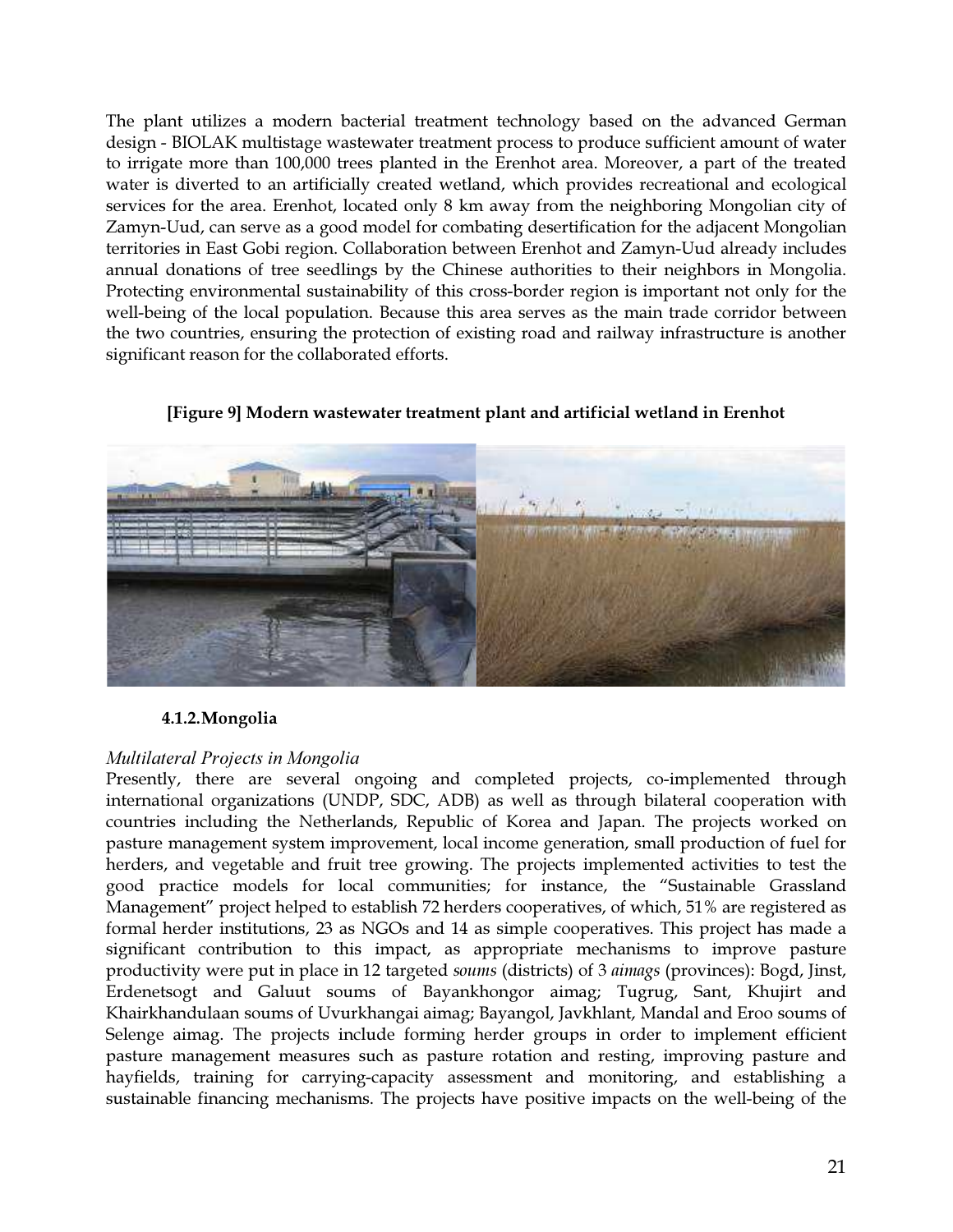herder population as the herders benefit from increased productivity of their pasture, directly impacting the condition of their livestock and products. At the same time, the development of herder groups' own microcredit and diversification of their revenue sources (processing livestock products, vegetable gardening, and ecotourism) allow them to accrue significant economic profit and diversify their food supply.

The common and long-term goal of these projects is to increase the welfare of herding families through the sustainable management of Mongolian grasslands. Socio-economic and ecological goals are inextricably linked. On the one hand, improved herder welfare (higher herder incomes, reduced poverty, reduced vulnerability to risks, increased social cohesion, and improved quality of life) requires more sustainable natural resource, especially in grassland management. On the other hand, grassland use will not be sustainable unless herder welfare is improved and poverty is reduced: poor herders are often by force engaged in unsustainable herding practices because the range of management options is reduced without the capacity to improve their own livestock and pasture management standards.

#### Coping with Desertification Program, SDC

This 7-year project was implemented by Swiss agency for Development Cooperation (SDC) as part of ODA activities of Switzerland. The SDC mainly focuses on bilateral or multilateral cooperation, humanitarian aid and cooperation with Eastern Europe. As part of bilateral cooperation, the SDC is operating in 12 priority countries including Mongolia and it started its operation in Mongolia in 2001. The SDC office in Mongolia believes that although grazing plays an important role in maintaining the local economy, it accelerates desertification of the Mongolian grasslands. According to SDC, there are three management areas that need to be strengthened to prevent further desertification: (1) grassland, (2) water resources, and (3) stockfarming. SDC identifies planting as a key strategy against desertification and pilot projects are underway to test effectiveness. The pilot plantation project was implemented in 2007 during the first phase of Coping with Desertification Program. The primary purpose of this pilot project was to devise an effective model of plantation in order to successfully combat desertification. The plantation project planted about 4,000 trees on both sides of the main road to the Khovd Airport in 2008. The total of 7-hectare land was previously exposed to severe sandstorms and land degradation. The planted trees included Caragana (Caragana arborescens), Siberian Elm(Ulmus pumila), Salicaceae (Salix.L), and common sea-buckthorn (Hippophae rhamnoides). About ten local people were hired to plant trees, in addition to students drawn from Khovd Agricultural University. The drip-irrigation system was installed, allowing regular irrigation of twice a week. A sample survey found that 95% of trees planted survived. It can be said that the pilot plantation project contributes to knowledge on best practices and indigenous technologies for coping with desertification. The SDC project is based on active and direct participation of the local community, and it aims to raise awareness and generate additional income for them. In order to promote active participation of the local community, SDC facilitated the formation of community organizations for fighting poverty, decreasing water level of the Buyant River, planting windbreaks and preventing desertification.

#### Greening Mongolia Project, Rotary Korea

This plantation project has been implemented by the Rotary Korea from 2005 to 2009. The budget for this project was funded by Rotary Korea and Rotary International as one of the matching-fund projects. The Institute of Geoecology, Mongolian Academy of Sciences supported the project with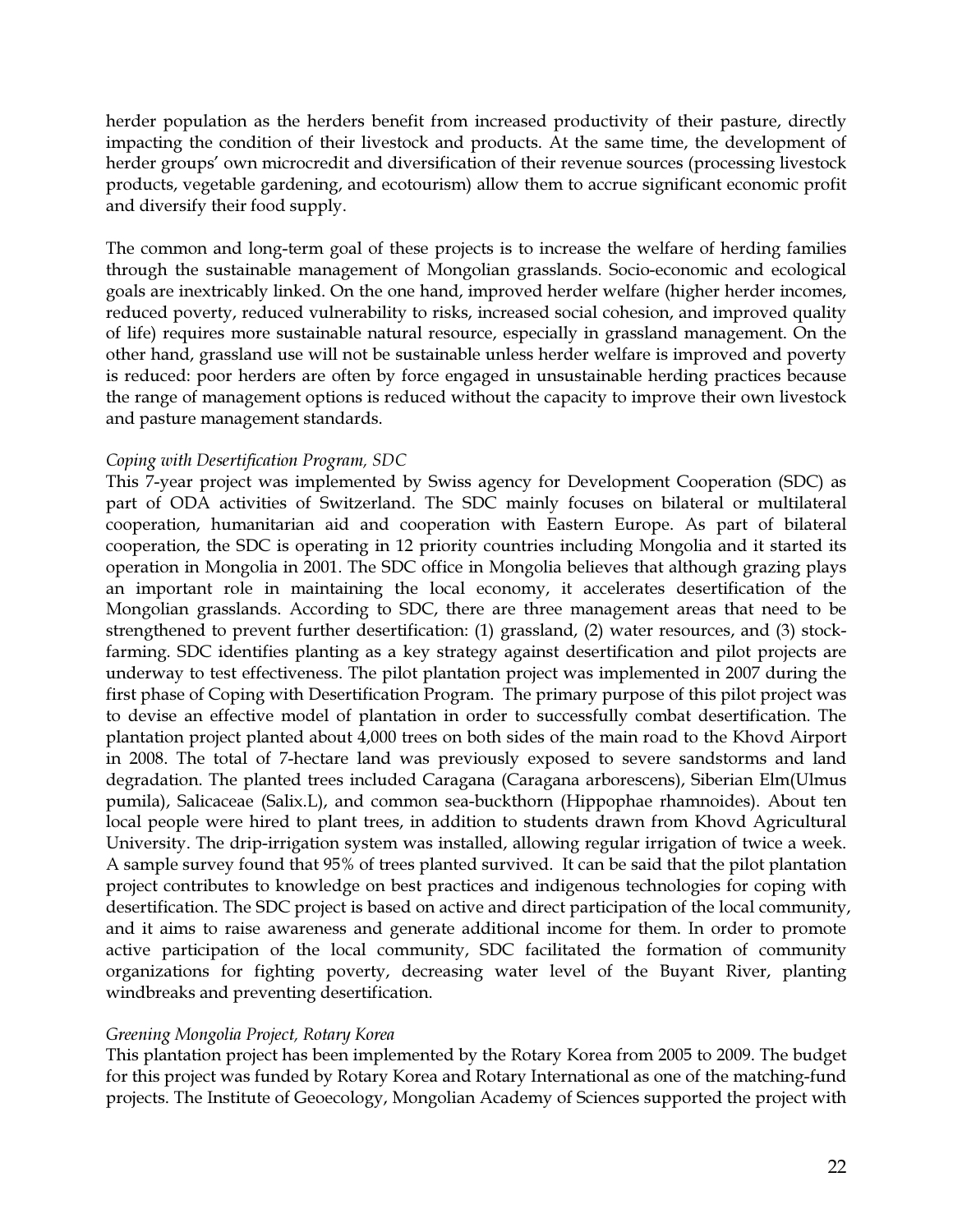technical advice and design for the project sites. Projects were launched in 2005, 2006, and 2007 under different themes: 2005 on planting windbreaks, 2006 on planting fruit trees for income generation for the local community, and 2007 on protecting rare varieties for the establishment of an ecological park. With three years as the duration for all projects, the local governments had agreed to take over at the end of the three years.

Among the seven plantation projects that started in 2005, city of Dalanzadgad in South Gobi Aimag can be regarded as an exemplary case. In Dalanzadgad, typical wind speed is around 10 to 15 metres per second and desertification is occurring at a fast pace. To mitigate the damage of sandstorm on the local community, windbreaks were planted in Ikh Govin Tugul Plantation Nursery, located in the entrance to the city. Area size of the plantation was 10 hectares, with one water well and one water tank installed for irrigation. The trees were irrigated once or twice a week through a hose or a ditch that was dug during the time of plantation. The species of trees that were planted included Siberian Elm (Ulmus pumila), Poplar (Pupulus spp.) and Tamarix chinensis. The 2008 sample survey found that 91% of Siberian Elm and 73.3% of Poplar survived. As of 2008, the plantation site management was transferred to the local government, who in turn delegated a private company 'Great Gobi Grove' to manage the plantation. Key factors for success included well-established watering system and good maintenance by the private company, which contributed to high survival rate of the trees. Also, the aimag government was highly interested and actively involved, even after the completion of the project. Despite the success, there is a concern that the plantation may not be maintained in the long term due to limited funding and decreasing rainfall in the region.

#### 4.2. Recommendations

The arid areas of China share similar natural conditions and land use types with those in Mongolia; thus, the Chinese experience in desertification and dust and sandstorm control may provide lessons for Mongolia. Recommendations from the lessons learned are as follows:

- Consider the natural environment (including ecological benefits and the ecological dynamic equilibrium of the Gobi Desert ecosystems), development of the local economies and social communities (including population management and poverty alleviation) together in an integrated strategy;
- Apply sound ecological principles to rehabilitate the Gobi Desert ecosystems and evaluate the effects of its revegetation on the microclimate and microhabitat;
- Motivate all stakeholders by employing measures that would contribute to income growth of local farmers and herders to complement the ecological benefits of key national programs;
- Integrate ecological restoration with mechanical and engineering approaches e.g., on the southeastern edge of the Tengger Desert;
- Strengthen research activities on the climate variation and adaptive responses in vegetation management; and
- Explore appropriate irrigation methods such as micro-irrigation system [Figure 10].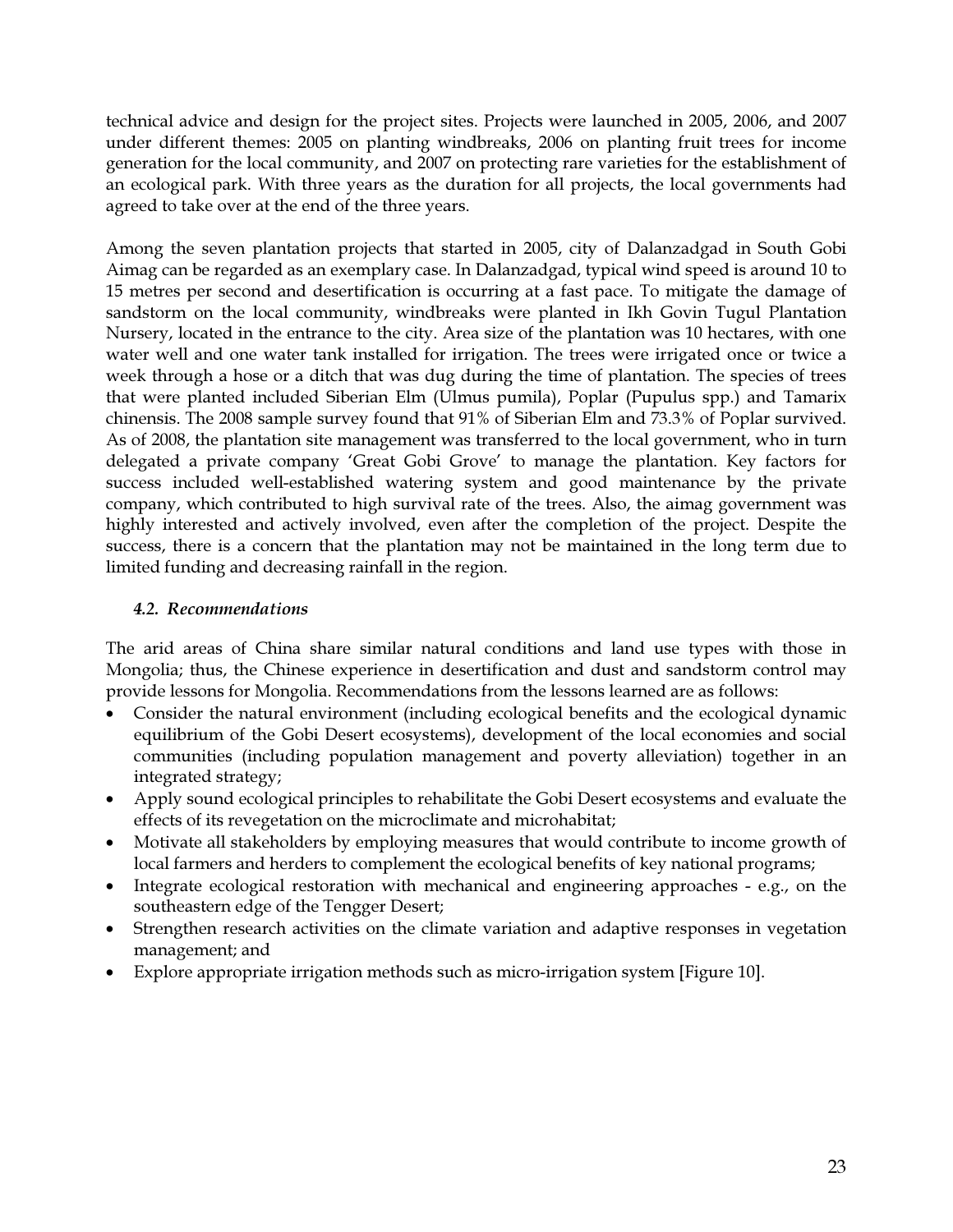

[Figure 10] Advanced dripping irrigation system for reclamation of desert land

[Figure 11] can serve as a model for desertification and dust and sandstorm control. The key idea is to increase income by improving the quality of the environments.



#### [Figure 11] Sustainable desertification combating system

If Mongolia chooses to increase the proportion of forestland and grassland to establish an integrated ecosystem of farmlands and pastures, one can expect as result a more stable ground surface, increase in surface roughness, ameliorated microclimate, and enhanced microhabitat. This in turn would reduce soil erosion and consequently reduce the occurrence of dust and sandstorms, while increasing the reliability of local resident income and welfare.